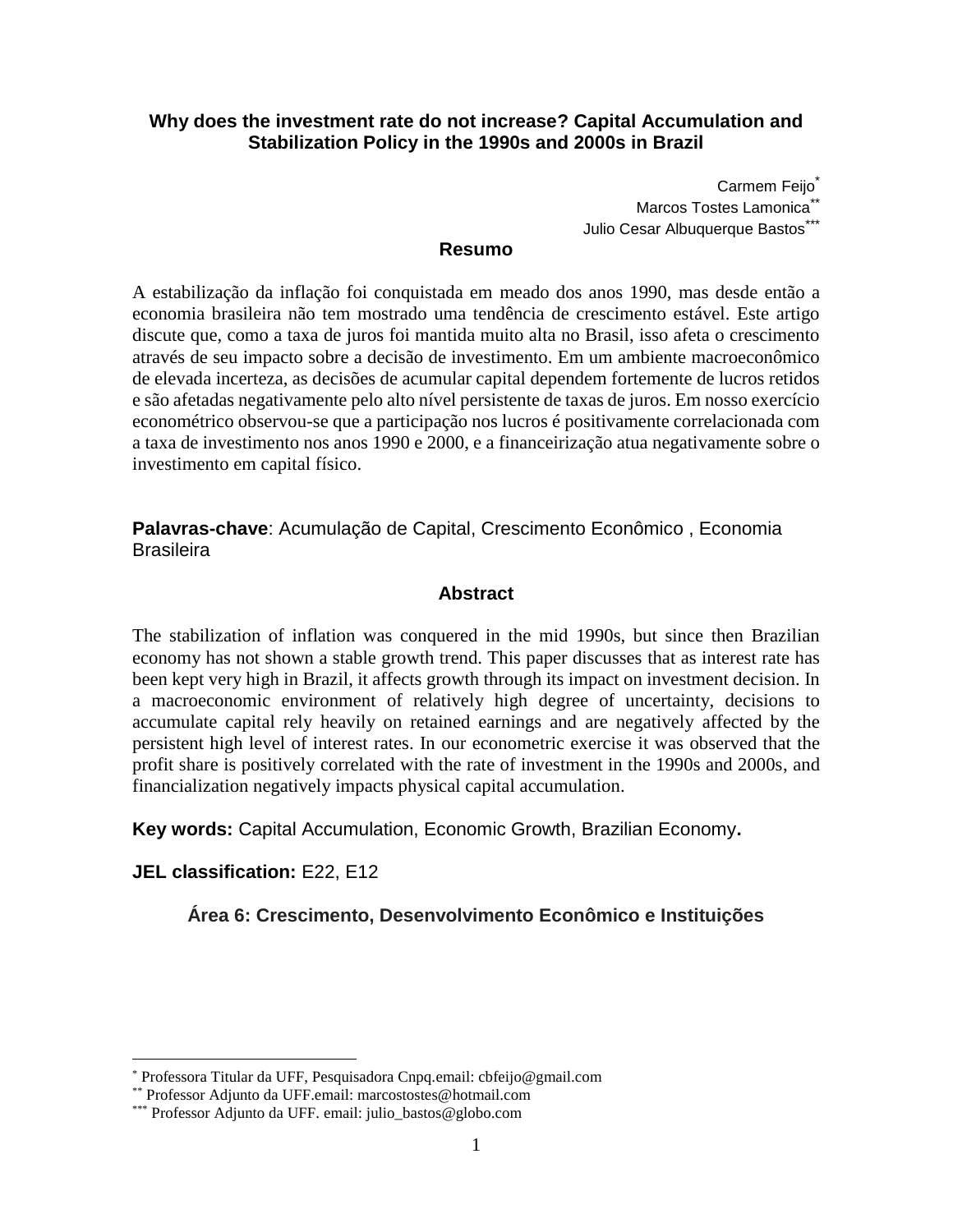## **Why does the investment rate do not increase? Capital Accumulation and Stabilization Policy in the 1990s and 2000s in Brazil**

#### **Resumo**

A estabilização da inflação foi conquistada em meado dos anos 1990, mas desde então a economia brasileira não tem mostrado uma tendência de crescimento estável. Este artigo discute que, como a taxa de juros foi mantida muito alta no Brasil, isso afeta o crescimento através de seu impacto sobre a decisão de investimento. Em um ambiente macroeconômico de elevada incerteza, as decisões de acumular capital dependem fortemente de lucros retidos e são afetadas negativamente pelo alto nível persistente de taxas de juros. Em nosso exercício econométrico observou-se que a participação nos lucros é positivamente correlacionada com a taxa de investimento nos anos 1990 e 2000, e a financeirização atua negativamente sobre o investimento em capital físico.

### **Abstract**

The stabilization of inflation was conquered in the mid 1990s, but since then Brazilian economy has not shown a stable growth trend. This paper discusses that as interest rate has been kept very high in Brazil, it affects growth through its impact on investment decision. In a macroeconomic environment of relatively high degree of uncertainty, decisions to accumulate capital rely heavily on retained earnings and are negatively affected by the persistent high level of interest rates. In our econometric exercise it was observed that the profit share is positively correlated with the rate of investment in the 1990s and 2000s, and financialization negatively impacts physical capital accumulation.

#### **Key words:** Capital Accumulation, Economic Growth, Brazilian Economy**.**

#### **JEL classification:** E22, E12

#### **1. Introduction**

Recent Brazilian development has been disappointing. Compared with other emerging economies, the Brazilian performance has been one of the lowest among developing economies. In the 2011-13 period, for instance, according to the World Bank Indicators, Brazil grew 2.1% in average against 8.2% in China, 5.5%, in India, 2.9% in Russia, 2.6% in South Africa. Despite low growth, inflationary pressures have being increasing, although Brazilian real interest rates are among the highest in the world.

Conventional wisdom has being pointing out as the main causes to the dilemma of low growth and accelerating inflation lack of credibility in the political economy, constant delays in microeconomic reforms aiming at giving transparency to economic institutions, low investment in human capital and infrastructure. In this paper, although recognizing the relevance of these issues, we consider that they offer only a partial explanation for the dilemma of low growth and relatively high inflation, as they do not consider either the distributional impacts of economic policies measures or the long-term effects of these policies. In our view, they miss fundamental causal links that are essential to explain the main driving forces of economic growth.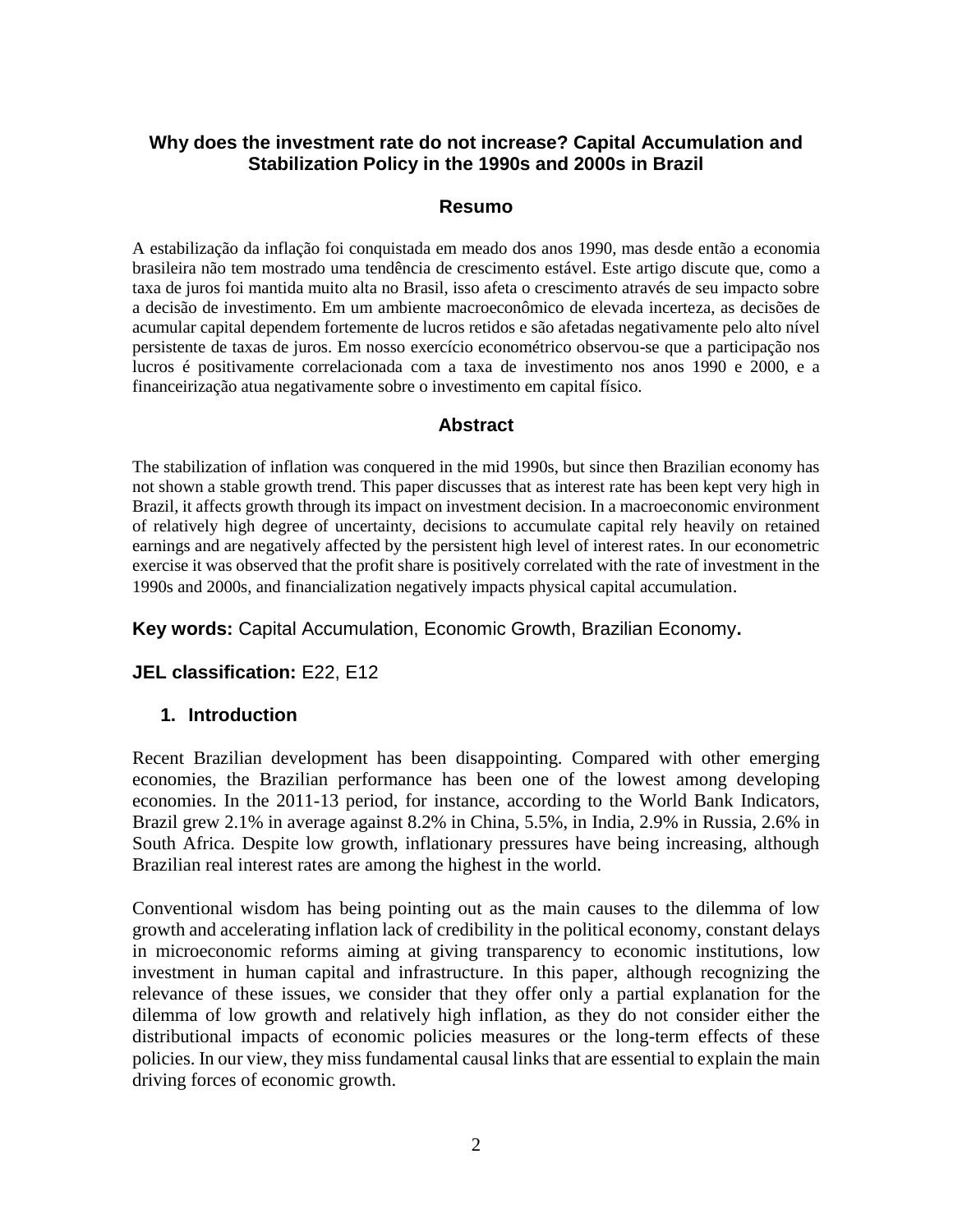The starting point to shed some light on the reasons why the Brazilian economy has lost its vigour is to assume that short-term stabilization polices relying on interest rate as the main instrument to control inflation have long-run effects on the level of output, and so on productivity, rather than on prices. This follows from two basic assumptions. On one hand, as in Keynes and Kalecki, we assume that prices are determined by costs, and so, when shortterm interest rate rises, it raises the relative prices of goods in which interest payments are an especially important 'ingredient' (Hannsgen, 2006, p. 216)*.* In this sense, monetary policy is not distributional neutral on the supply side. On the other hand, movements in the interest rate changes 'the distribution of income between those who earn interest and those who have few investments'(ibid, p. 216), and in this case it affects expenditures decisions. In both cases the rise of interest rate aiming at fighting inflation can lead not only to price increases, but also to the change in the composition and the amount of output. To put it in other words, monetary policy has permanent effects on the real side of the economy because it affects interest rate, and in Keynes´view, it is the rate of profit, via the rate of investment, that is adjusted to the rate of interest.

The central role of interest rate in short-term economic policy in the so-called 'macroeconomic consensus' (Woodford, 2008, for instance) has facilitated the deepening of the financialization. Following Palley (2007), financialization is a process whereby financial markets, financial institutions, and financial elites gain greater influence over economic policy and economic outcomes. Financialization transforms the functioning of economic systems at both the macro and micro levels. $<sup>1</sup>$ </sup>

Since the economic opening in the early 1990s, Brazilian economy experienced several institutional reforms that favoured 'financial motives' as the main guidance for economic decision making. As a consequence, interest rates are among the highest in the world, investment rate did not recover and Brazil is falling behind in terms of productivity growth. According to Bruno *et al* (2011), this can lead to a stagnation or slowdown in the accumulation of productive capital in the economy. Therefore, "developing countries, financialization becomes an even greater structural obstacle because it causes the functional re-concentration of income in favor of capital holders without necessarily inducing them to raise the level of productive investment…"(op. cit., p 747).

In this paper we are interested in discussing how interest rate in Brazil affects growth through its impact on investment decision after price stabilization, in order to shed light on the reasons why investment rate does not improve. Investment might be sensitive to interest rate in many ways. A direct effect is on the cost of credit. As interest rate affects the price of credit, firms will not undertake an investment project if it yields a return less than this price. Another way of looking at this effect is consider the effect of interest rate changes on the generation of the cash flow. As cash flow is an important source of funding for the firm, changes in the cost of borrowing can either increase the preference for retained profits to finance investment or it can induce firms to purchase financial assets. In a less direct form, interest rate affects

<sup>&</sup>lt;sup>1</sup> According to the author, the principal impacts of financialization are to (1) elevate the significance of the financial sector relative to the real sector, (2) transfer income from the real sector to the financial sector, and (3) increase income inequality and contribute to wage stagnation. Additionally, there are reasons to believe that financialization may put the economy at risk of debt deflation and prolonged recession.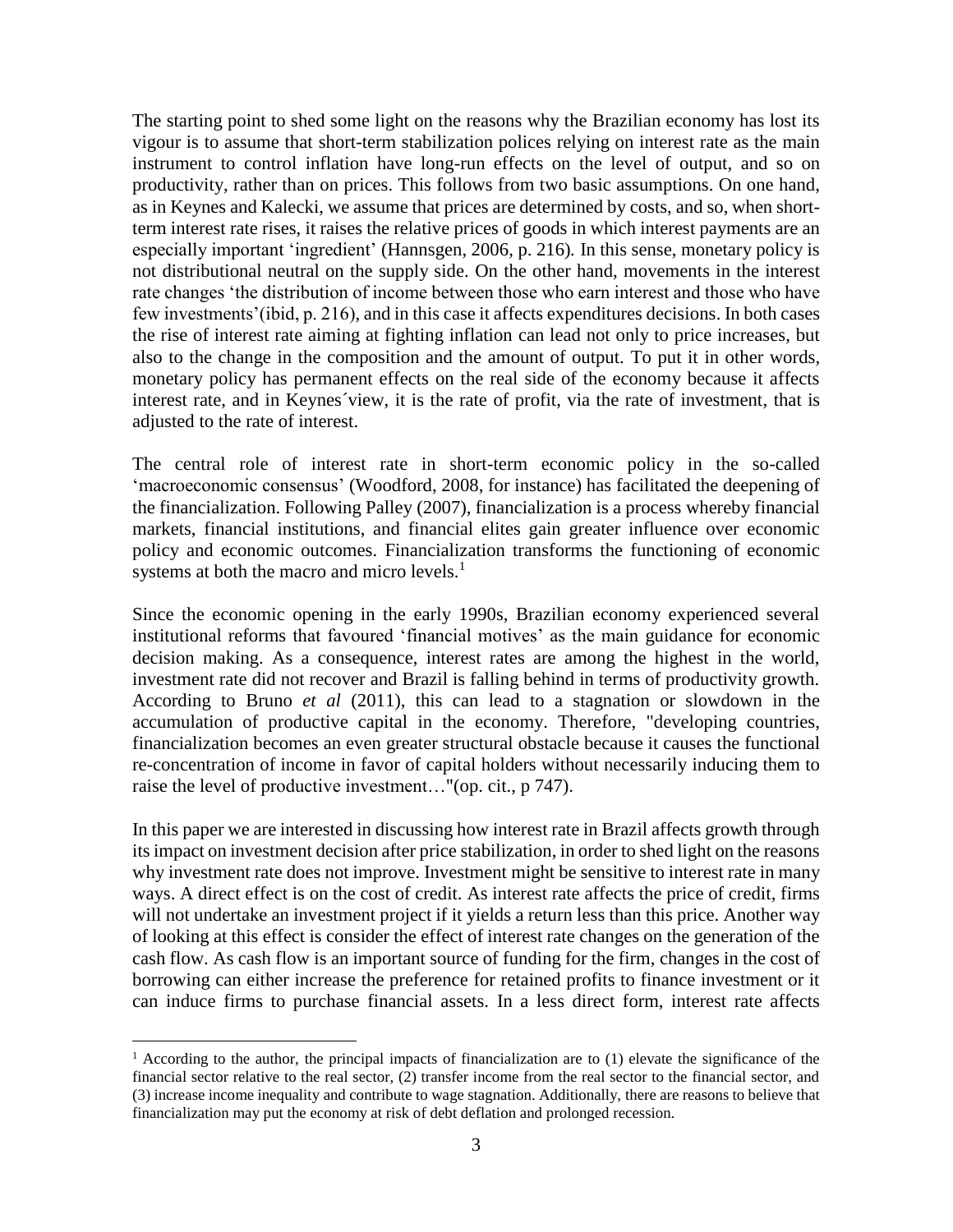consumer borrowing, which greatly contribute to consumption expenses and so to explain the dynamic of the domestic market. In open economies, the level of the interest rate can affect international flows of capital and so the supply of domestic credit.

Our assumption is that as the Brazilian economy has been maintaining high levels of real interest rate compared with other emerging and developed economies since price stabilization, capital accumulation in physical assets has not been stimulated and capital gains might be sustained by the accumulation of financial assets. High real interest rates also add more uncertainty to long-term decisions, what induces firms to invest in the financial market in order to sustain their profits gains. The cumulative result of this behavior along time shows low growth rates and lost of economic dynamism. Recent literature on globalization and financialization helps to understand the behavior of capital accumulation of productive firms in Brazil as it highlights the interaction between financial and non-financial firms. So, in what follows we shall investigate the behavior of investment in the context of greater financial integration of the Brazilian economy and so contribute to the debate of the causes of the slow growth of the Brazilian economy in the present decade.

This paper is organized in six sections, including this introduction. Section two presents a brief discussion about the relation between investment decision and the generation of profits. Next section introduces a discussion about the finance-led regime of capital accumulation. Section four, following recent financialization literature, analyses stylized facts of capital accumulation in Brazil in the 1990s and 2000s. Section five presents the results of an econometric estimation of the determinants of the investment rate in Brazil in the 1990s and 2000s, and Section six briefly concludes the paper.

# **2. Investment decision and the firm´s flow of funds**

We start with the theoretical assumption that the investment is an increasing function of profits, for two main reasons. The first argument considers the role of expected profits in investment decision and can be interpreted as explaining the motive to invest. Following Keynes's tradition, investment decision is supposed to be a portfolio choice, *ie* the entrepreneur chooses which portfolio composition to hold combining fixed assets and financial assets (Keynes, 1936, ch. 17). Basically, this combination will depend on the expected stream of profits from fixed assets compared with other applications. Different from conventional neoclassical theory, Keynes's investment theory is based on fundamental uncertainty, that is to say, the stream of expected profits depends not only on the productivity of the new investment but also on the firm's ability to estimate the size of the market for its products a number of years into the future.

The second argument shows the importance of increasing profits to provide internal resources to finance investment, that is to say, it explains the means to invest enabling new investments. In this case, it is assumed that an increase in the profit share means, *ceteris paribus*, expansion of internal resources to firms, which may alleviate any short-term restrictions on new investments in fixed capital (Eichner, 1991, Feijo, 1993).

We should consider now the importance of the interest rate to induce investment decisions. In Keynes's view, firms can only guess the returns their investment might yield. This exercise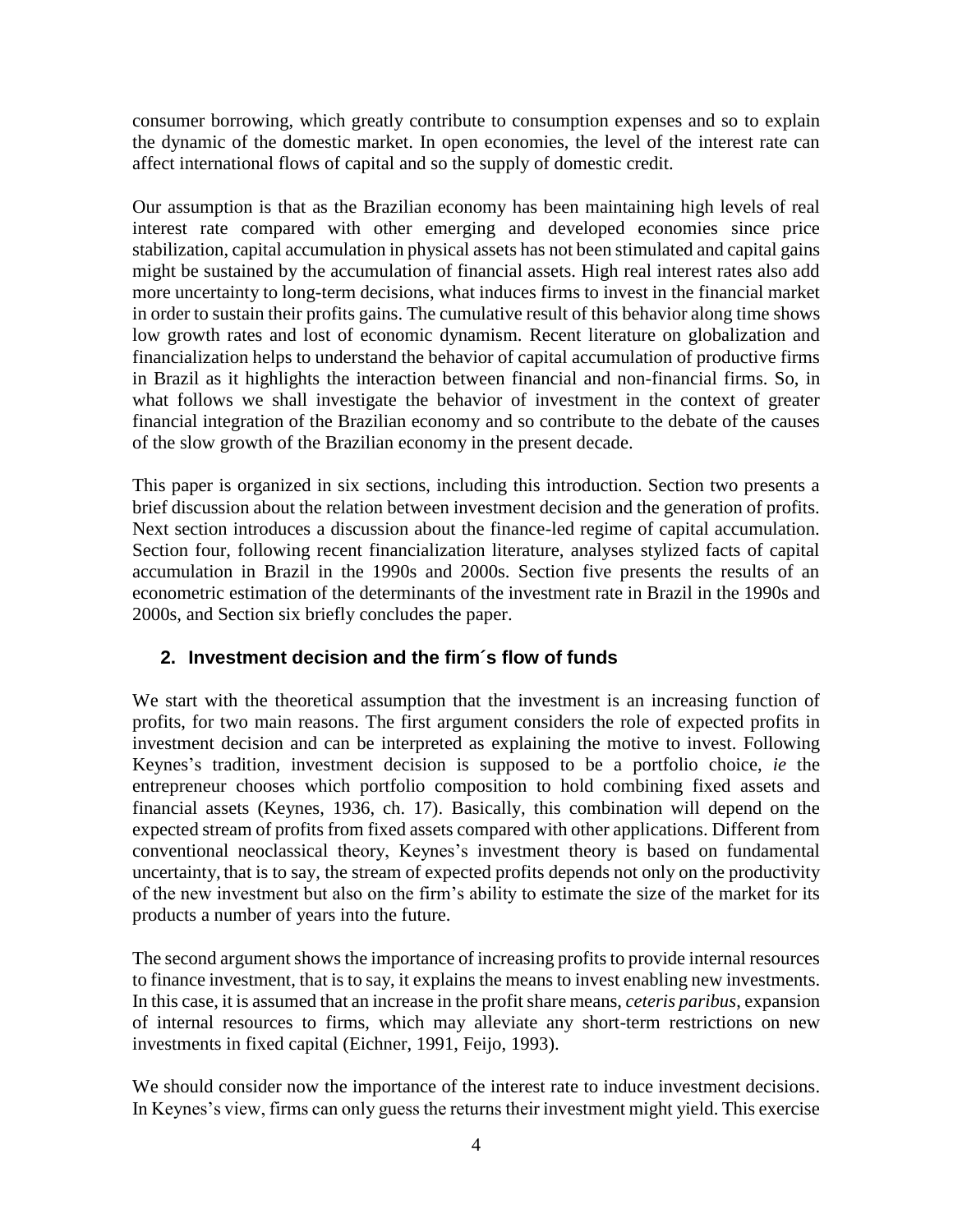is based on long-term expectations, rather than exact calculation<sup>2</sup>. So, as estimates of the stream of returns involve expectations over a long time horizon, firms, in order to estimate the real rate of return must also make estimates for the expected rate of inflation (Hannsgen, *op. cit*), and in an open economy, for the rate of real exchange as well. As the nominal interest rate is exogenously fixed, this implies that the central bank can affect the real interest rate, and so influence investment decisions. 3

However, Keynes also assumed that expectations on profit yields, as based on long term expectations under uncertainty, are likely to vary in a wide range and so interest rates 'exercise …. a great, though not a decisive, influence on the rate of investment. Only experience, however, can show how far management of the rate of interest is capable of continuously stimulating the appropriate level of investment.' (Keynes, 1936, p. 164, emphasis added.) In this case, the impact of short-term interest rate in financing investment should be analyzed considering the specificities of the financial and productive structure of the each economy in its historical context.<sup>4</sup>

Besides influencing investment decision, interest rate also impacts the preference for retained profits. One conventional well accepted explanation why firms rely more on retained profits is Kalecki's principle of increasing risk. According to this principle, greater indebtedness increases the possibility of bankruptcy, and consequently the loss of control to creditors.<sup>5</sup> Because of that Kalecki assumed investment to be a function of firm's retained profit, as retained profits could either be used to directly finance investment as well as be an evidence of sound financial situation.

A simple way of showing how interest payments might affect internal funds is through a modified Eichner's equation (1991, p.472), as presented by Hannsgen (*op. cit*). It explains the composition of the firm's discretionary funds as follows:

$$
E = (F_k + F_f) + \Delta D - DS
$$
  
\n
$$
E = (F_k + \Delta D) + (F_f - DS)
$$
 (eq. 1)

where *E* is the amount of discretionary funds available to the firm,  $F_k$  is the amount of internal funds obtained through the operational of the firm's business and  $F_f$  is the amount of receipt obtained from financial application (note that both represent the firm's cash flow);  $\Delta D$  is the amount it borrows during a given period and *DS* is the firm's debt service costs on previously incurred debt, which increases in proportion to  $(r, \Delta D)$ , where *r* is the interest rate on the loan.

<sup>&</sup>lt;sup>2</sup> This means to say that for firms to be able to obtain the receipts that will allow them to validate their debts and to earn the profits they expected it is necessary that they are able to anticipate the right volume and structure of aggregate demand to be generated. We can consider, with Keynes and Kalecki, that consumption expenditures are induced by income. In a closed economy without government, aggregate profits depend on investment. If investments are not realised, not only some firms have losses but also, through the financial linkages, suppliers of funds are hurt.

<sup>&</sup>lt;sup>3</sup> This is another way to say that it is the profit rate that adjusts to the interest rate.

<sup>4</sup> Chick, 1987, argues that in order to deepened the understanding the role of the interest rate on capital accumulation in Keynes, one should care about the role of the speculative demand for money.

<sup>&</sup>lt;sup>5</sup> The emphasis on increasing risk is close to Minsky's (1986) 'two price' theory.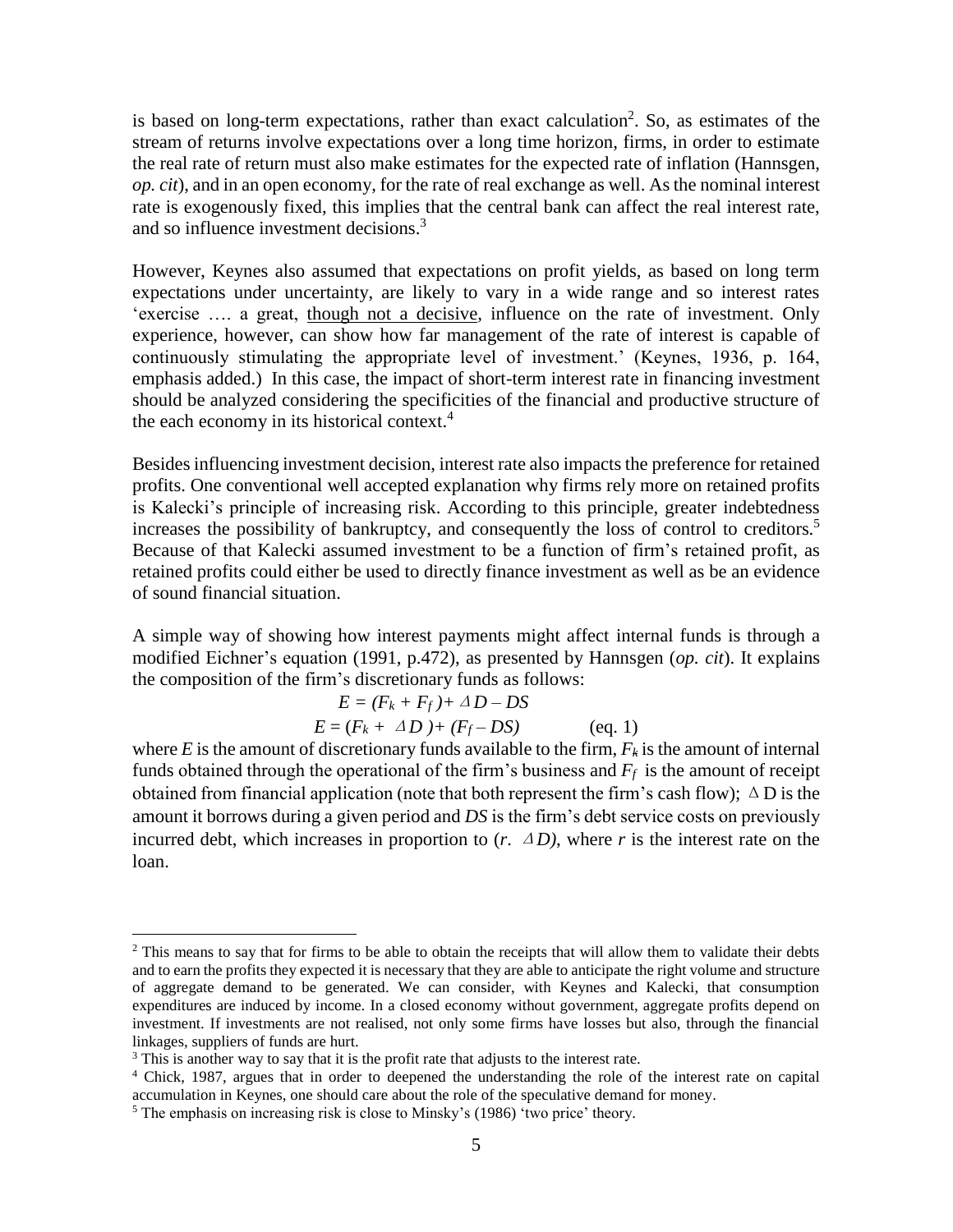In the presentation of equation 1 the terms are arranged to make explicit the options the firm has to increase its amount of discretionary funds (*E*). At first, the firm can increase *E* getting additional loans ( $\Delta D$  term). However, additional loans affect *E* permanently adding to the *DS* term. But firms may also decide to allocate part of their internal funds in the financial market, obtaining part of their internal funds(*Ff*). So, eq. 1 shows that firms will try to balance the debt service with the receipt earned with cash applications in the financial market. The impact that an increase in the interest rate will have in the availability of future cash flow for discretionary purchases in the long term depends on the balance between debt commitments and the generation of cash flow to cover these commitments.<sup>6</sup>

In this theoretical construction, the interest rate will adversely affect investment in physical assets as much as the firm depends on debt to finance capital accumulation. In a scenario of increasing interest rates, the degree of the firm's indebtedness will rise, reducing the space for the financing of new investments. <sup>7</sup> However, assuming as Kalecki, that firms rely most on retained profits to finance capital accumulation, one might take up that the interest rate will affect the allocation of internal resources of the firm, inducing them to the accumulation of financial capital when interest rate is increasing. This is a strategy to sustain the generation of internal profits, when investment in physical assets is not increasing. In aggregate terms this might mean that, in a scenario of increasing interest rates, the capital accumulation might not increase, not only because the debt service is increasing, but also because firms allocate resources in the financial market. In this case, capital accumulation follows a finance-led regime.

## **3. Financialization and Capital Accumulation**

 $\overline{a}$ 

Accumulation of capital involves many variables and many possibilities. In a context of increasing financialization, that is to say, when economic decisions are mainly guided by 'finance motives', high interest rates affects income distribution and growth as it increases the profit share of wealth owners without necessarily increasing investment in physical assets, productivity and real wages.

Boyer (2000), for instance, makes a clear distinction between a growth regime induced by capital accumulation - known as 'Fordism', and a growth regime guided by financialization, when labor productivity increase is no longer a strategic target to non-financial firm. According to him, in a finance-led growth regime, what matters is the financial profitability of the firm, regardless of whether this is accomplished via rapid productivity growth, increase in workforce efficiency or oligopolistic rents arising from the innovation (op. cit., p. 123).

<sup>&</sup>lt;sup>6</sup> This is the basic reasoning of Minsky's financial postures describing how payment on debts and receipts of income must occur to keep the functioning of the firm in a smooth basis. (Minsky, 1986)

 $<sup>7</sup>$  The relationship between debt financing of investment in physical capital implies the payment of interest by</sup> productive firms, that is to say, part of the firm's cash flow is appropriated by financial capitalists. Therefore, for a given increase in interest payment, investment in fixed capital decrease on the one hand and, while revenue from financial firms will increase by another. This is an important issue to be raised, as, according to Oreiro (2013, p 52), an increase in interest income will result, in Kaleckian terms, in a reduction in the share of profits appropriated by the capitalist in the productive sector. If this occurs, financialization - the increase in the percentage of income earned by financial firms - could generate conflicts among capitalists in spite of the conflict between capital and labor.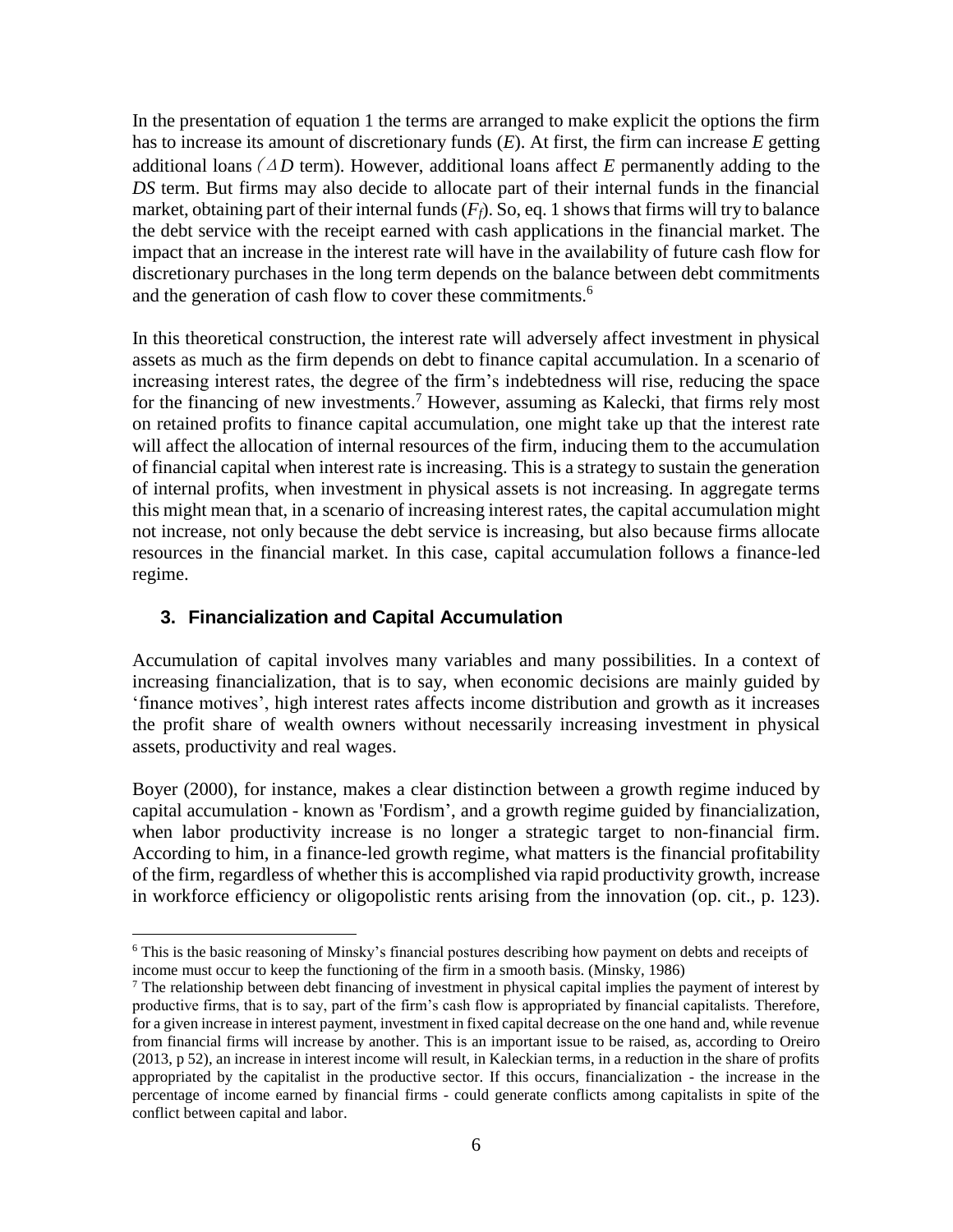The financialization approach to economic growth implies that the accumulation of wealth is not limited to expanding the stock of productive capital, but also to the accumulation of a diversified basket of assets combining productive and financial capital. As much as the increase in aggregate wealth is the result of the increased accumulation of financial assets, aggregate rates of income and output growth will be low and liquidity preference and interest rates will tend to be high. Moreover, in a context of financial integration of international capital markets and flexible exchange rates, opportunities for speculation are intensified.

The reason for that is because, in a context of financialization, decisions involving long period of time end up depending mostly on decisions made by financial firms to expand (or contract) funding to meet the demand for acquisition of capital goods or to roll over past debt. Under the uncertainty assumption about future prospective yields of funds being offered by financial firms, a deterioration in expectations will imply a contraction in the provision of new loans, either absolutely or, more likely, in relative terms, raising interest rates. This reaction aims at avoiding the erosion of their safety margins on loans. In this sense, aggregate demand is contracted, but not necessarily the share of income earned by the financial sector.

Actually, in the finance-led growth regime, the income share earned by wealth owners would tend to increase regardless the pace of economic growth. In periods of optimistic expectations, larger volume of loans would guarantee financial firms' income, and periods of deteriorating expectations interest rates would rise when the volume of credit would be reduced and growth rate decelerated. This special role of the financial firms in the accumulation of capital allow the financial sector to increase its share in total income, increasing the financial wealth, despite the deceleration in the growth rate of aggregate income and output.

The share of profit of the non-financial sector in total income, on the other hand, depends on past capital accumulation. As shown by Kalecki, in a closed economy without government the amount of profits of non-financial firms is determined by past investment decisions (Kalecki [1965](1997), p.75). This reasoning shows a complex interconnection between the micro and macro levels of analysis: non-financial firm's form, at the micro level, expectations of sales to obtain profits; but the confirmation of these expectations depends on the firms themselves spending the amount necessary to validate the sales expectations.<sup>8</sup>

Since decisions to invest are made under uncertainty, confidence on expectations guiding investment in fixed assets is built based on the validation of previous plans and expectations. Two sorts of risks are actually incurred by firms when deciding to invest in physical capital. One deals with the behaviour of their markets that will or will not allow them to validate their production and pricing decisions. Another one deals with the validation of their debts, that is to say, with the ability of the firm to keep the value of its assets balanced with that of their liabilities.

The way that this balance can be assured is through the maintenance of an equilibrated cash flow along the periods. That is to say that the extent to which non-financial firms will be able

<sup>&</sup>lt;sup>8</sup> For individual firms the generation of profits on physical investment is a necessary condition to keep the value of their assets balanced with that of their liabilities.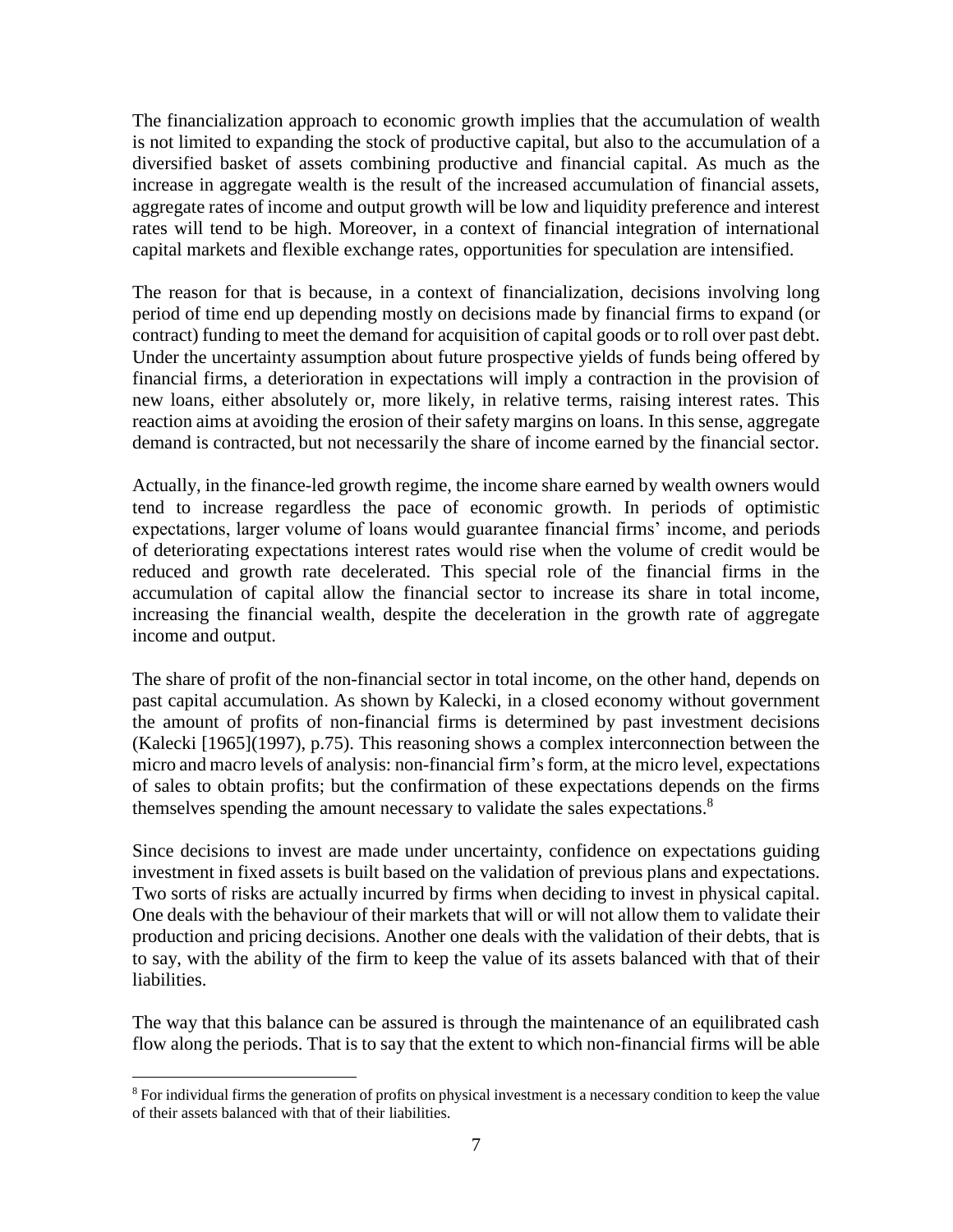to keep their business running in equilibrium will depend at first instance, on their ability to generate a cash inflow that is enough to meet their debt commitments, and, on a second instance, on their ability to keep their borrowing capacity in the financial market. At each moment in time the degree of vulnerability of the business will be given by the financial situation of the firm that will allow it to have more or less room for manoeuvre and keep its commitments updated in case production or sales expectations are disappointed.

Therefore, for non-financial firms, in an uncertain world to keep part of the firm's internal resources in financial assets, deviating resources from the accumulation of fixed assets, is a rational decision, as it makes options flexible in case expectations and confidence suffer a great change. This means to say that the higher (lower) the stock of financial assets in relation to its stock of debt, the higher (lower) will be its income from net interest.

Assuming that retained profit is the main source of finance to capital accumulation, a higher (lower) investment in physical capital will imply higher (lower) share of future profit of nonfinancial firms in aggregate income. So, in aggregate terms, non-financial firms will be able to increase their share of profit as much as investment in physical capital increases and aggregate income expands. This should occur when the expected return on physical capital should more than overcome the profit - or interest income - on the financial capital. If the opposite scenario occurs, retained earnings will not result in expansion of physical capital, but of finance capital, thus increasing the share of net interest income on total profit of nonfinancial firms. In the finance-led growth regime, less capital accumulation will imply a reduction in the growth rate of the economy and hence the aggregate income, without necessarily reducing the share of income appropriated by firms (financial and non-financial).

If it is assumed that firms debt finance their investment expenditures in a large scale, this means that they expect earnings generated through capital accumulation to grow at a faster rate than interest rate (as in eq. 1), so they can keep their cash flow balanced. A shortfall of profits in face of the needs for cash to validate debts and/or a change in the financial conditions to roll over past debt commitments, will increase the cost of additional debt (as demand for liquidity increases), implying an increase of income to be transferred to the financial sector, depressing investment expenditures.<sup>9</sup>

In short, finance-led growth has redistributive regressive aspects because financialization causes the relative decline in investment returns arising from fixed capital and an increase in returns from financial investments, increasing the share of income appropriated by firms without necessarily increasing aggregate income and aggregate product. Palley (2007, p. 3) argues that financialization can cause economic instability and financial fragility, which is why policy makers should be concerned about the downward trend in the real rate of growth and income distribution, because the crisis generated in the financial sector may worsen income distribution and, consequently, economic growth.

<sup>&</sup>lt;sup>9</sup> In so far we have made the distinction between the profit share considering financial and non financial firms. It should also be added a word in relation to the profit and wages conflict. Capital accumulation in physical assets should increase labor productivity, and to the extent that this gain is appropriated by wage earners, the share of wage and profit in total income should not change. But if productivity gains are not incorporated in total or partially by wage earners, than there will be a tendency to the concentration of wealth in the hands of capitalists.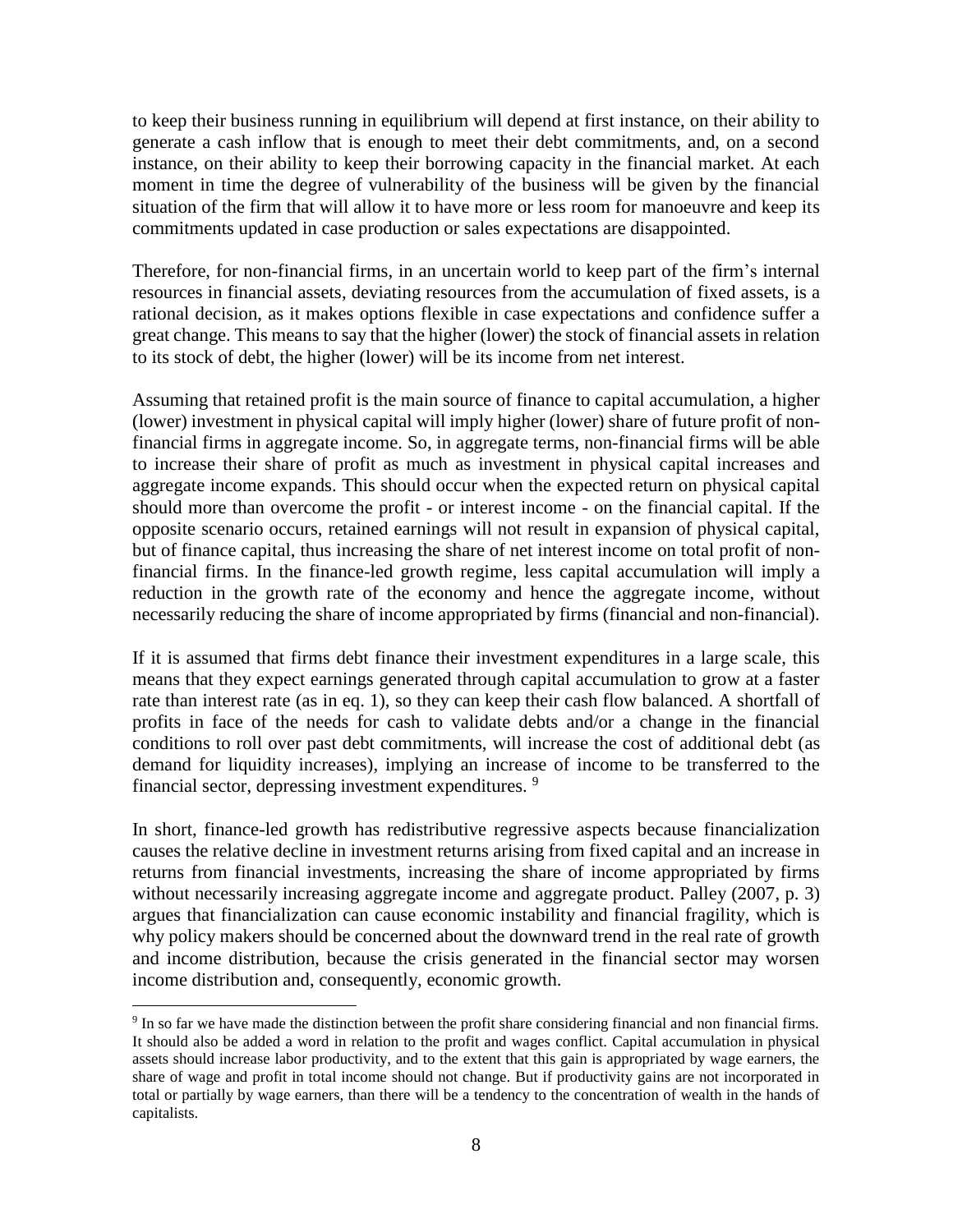## **4. The behavior of investment in the 1990s and 2000s: stylized facts for the Brazilian economy**

According to Palley (2014), financialization is manifested through changes in three different channels: in the behavior of non-financial firms, in economic policy and in the structure and operation of financial markets. In Brazil, in the first case, throughout the 1990s and 2000s, despite important changes in the economic environment such as price stabilization and economic opening, the decision making process of private firms emphasized the short-term returns; economic policy, on its turn, has been characterized by a stop-and-go pattern, keeping the economy in a ´trap´ low exchange rate and high interest rates; lastly, private financial firms did not evolve in providing resources to finance long-term investment. So, the three channels worked in the direction to deepen financialization process in the country.

To understand the change in the behavior of Brazilian firms in the 1990s, when the economy conquered price stability and opened its economy, we should first recall the period of high inflation of the 1980s and early 1990. During high inflation, contract indexation was a common practice that pervaded all monetary transactions. The wide acceptance of indexation of contracts worked as a defense mechanism for firms to ensure adequate profit margins and cash flow to preserve their financial capacity to face unexpected changes in costs and to finance investments necessary to maintain their participation in the market. Contract indexation allowed non-financial firms when setting their prices to incorporate inflationary expectations, feeding up the inflationary process whenever inflationary expectations were accelerated. As inflation rates increased continuously along the 1980s and early 1990s, being interrupted only when a stabilization plan was launched, $10$  the time horizon of private economic decisions has been shortened, and long-term commitment of financial resources were strongly discouraged. In this context, the financial sector developed short-term financial products to provide short-term financial application alternatives. So, after the success of the stabilization plan in 1994, the Brazilian economy was in a low debt situation. Also, as a consequence of the long period of high inflation regime, the share of the financial sector in GDP reached more than 30% in 1993, and sharply decreased afterwards with the end of the gains with inflationary floating.

It should be expected that price stabilization after 1994 should have contributed to enlarge the time horizon of private decisions of non-financial firms, improving investment rate and aggregate growth of the economy. However, for many different reasons the last two decades, this was not observed. $11$ 

During the first phase of the stabilization period (1994-1998), under fixed exchange rate regime, economic policy relied a great deal in trade liberalization to increase competition and refrain price increase in tradables. Firms, in general, reacted investing in technological upgrading taking advantage of the appreciation of the real exchange rate, with relatively low

<sup>&</sup>lt;sup>10</sup> This occured with the Cruzado Plan (February 1986), Bresser Plan (July 1987), Summer Plan (January 1989) and Collor Plan (March 1990).

<sup>&</sup>lt;sup>11</sup> Investment rate was 21.4% in the 1970s, 22.2% in the 1980s, 17.9% in the 1990s and 16.8% in the 2000s.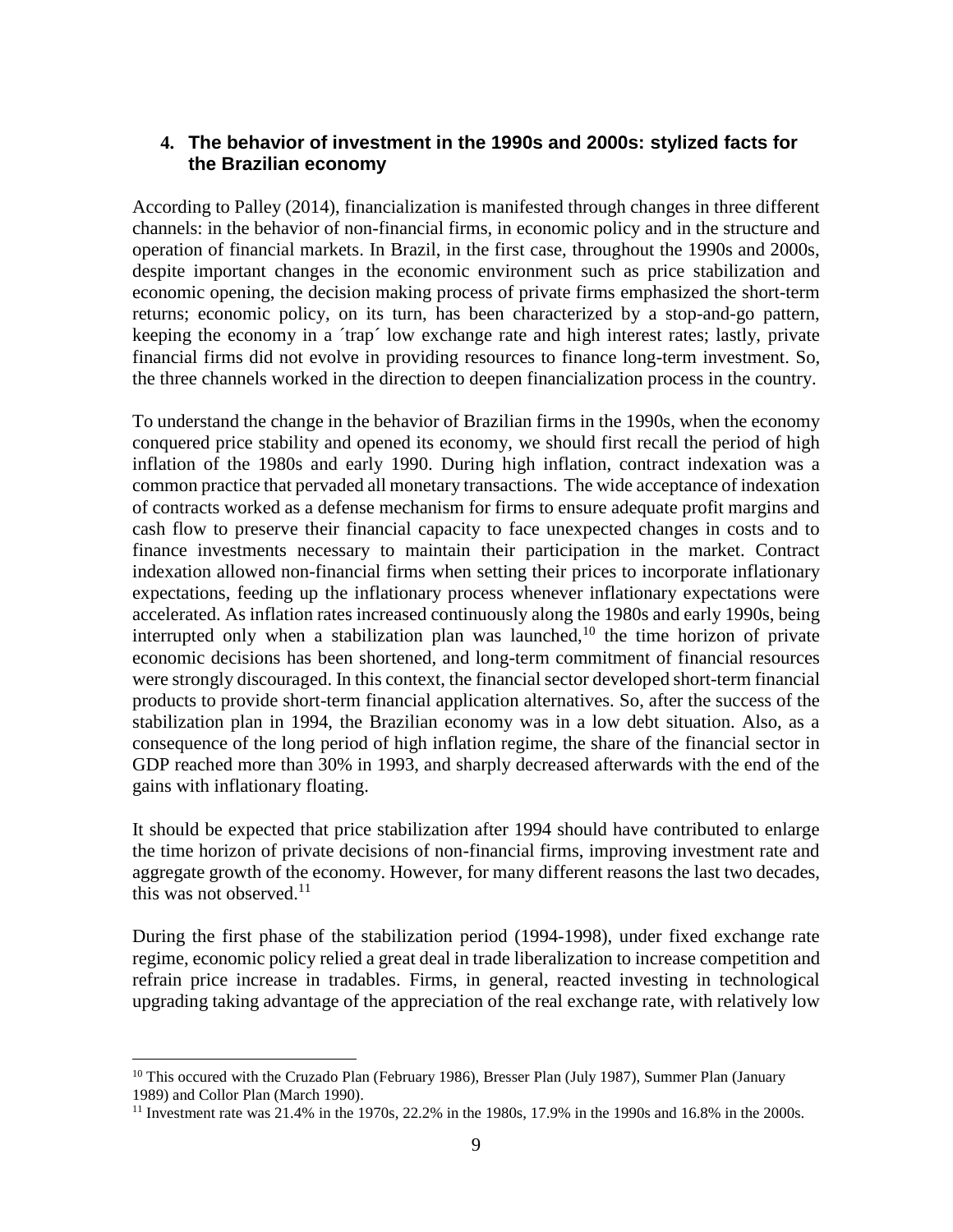investment in fixed capital. As a result, aggregate productivity increased in the first years of price stabilization, in spite of low aggregate growth.

One explanation why the rate of investment did not improve after the end of the high inflation regime is because economic opening added up other sort of uncertainties to the macroeconomic environment. Actually, stabilization of inflation did not go along with the recovery of growth, as GDP growth rates were 2.2% in average per year in the 1995-2003 period (Table 1). During the stabilization period external environment did not favoured growth as a succession of external shocks occurred: in 1994 the Mexican crisis, in 1997 the Asian crisis, in 1998 the Russian crisis. Additional to those events, in 2001 the Brazilian economy suffered a severe electric energy crisis and in 2002 the country faced capital flight as the result of negative expectations of the presidential election of a candidate (Luiz Inácio Lula da Silva), who was then adversely evaluated by markets in Brazil. In an environment of unstable macroeconomic expectations, the performance of gross capital formation was disappointing (0.4% in average per year). We should add to the list of reasons for low investment rate, the excessively conservatism of the economic policy, aiming mostly stabilization goals.<sup>12</sup>

The commodity boom in the first half of the 2000s allowed the Brazilian economy to perform better in relation to the previous period. However, the period of relatively high growth (2004- 2008), when the average growth rate reached at 4.8% per year, was a short one. In this period gross fixed capital formation expanded 8.2% in average, and this expressive recovery was interrupted in 2009, after the international financial crisis, and the sudden change in expectations about the return of long term commitment of resources. Since then, the Brazilian economy is decelerating its growth rates (2.6% in the 2009-2014 period) and the investment rate fell to less than a half of the in the last period compared with the 2004-2008.

|                                             |     | Private     | Government  | <b>Gross Capital</b> | Exports of | Imports of |
|---------------------------------------------|-----|-------------|-------------|----------------------|------------|------------|
|                                             | GDP | Consumption | Consumption | Formation            | goods and  | goods and  |
|                                             |     |             |             |                      | services   | services   |
| Stagnation and high inflation:<br>1981-1994 | 2.0 | 0.2         | 7.1         | 3.3                  | 1.3        | 0.3        |
| Stabilization and low growth:<br>1995-2003  | 2.2 | 2.2         | 1.6         | 0.4                  | 6.5        | 3.0        |
| Recovery: 2004-2008                         | 4.8 | 5.3         | 3.1         | 8.2                  | 7.0        | 14.3       |
| Decceleration: 2009-2014                    | 2.6 | 3.8         | 2.6         | 3.7                  | 1.3        | 6.4        |

Table 1: Growth rates of GDP and Aggregate Demand - Brazil- 1947-2012 %

Source: IBGE National Accounts.

Therefore, since price stabilization, the Brazilian economy has not decreased its degree of external vulnerability, what did not contributed for the recovery of the investment rate. Actually, the degree of vulnerability has increased, as a consequence of the long period of overvaluation of the real exchange rate, which led to an early de-industrialization process, deepening the country´s dependence on exports of primary products and industrial

<sup>&</sup>lt;sup>12</sup> As Serrano and Summa (2011, p. 27) point out, even when external constraints were relaxed in mid 2000s, "Brazilian authorities were a bit slow in realizing this and beginning to take advantage of the considerable policy space that was opened". They conclude that although the economic policy did not change the economy showed a better performance due to the boom of exports, which was interrupted after the international financial crisis.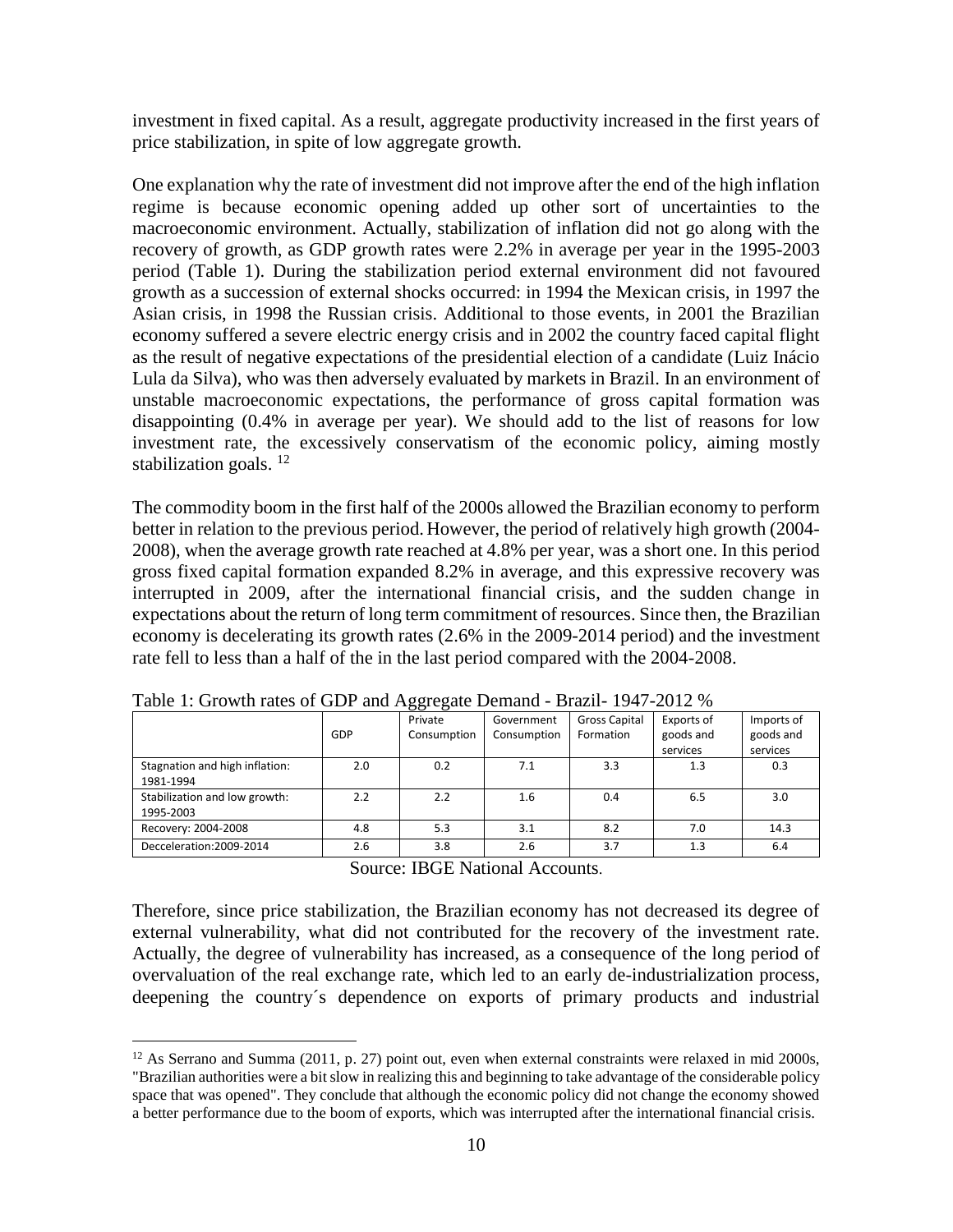commodities based on natural resources.<sup>13</sup> So, besides the external fragility, the implementation of neoliberal economic policies since the beginning of the 1990s, following the Washington Consensus recommendations, reduced policy space for pro-growth governmental initiatives. After the sequence of external shocks in the mid-1990s, the main policy instruments adopted aiming at stabilizing the economy were inflation targeting, primary fiscal superavits and flexible exchange rate. This prescription resulted in the persistence of high levels of nominal and real interest rates and real exchange rate misalignment.<sup>14</sup>

Graph 1 shows the evolution of the gross capital formation since 1995 and long-term interest rate. From 1996-2003, average investment rate was 16.5% and economic growth rate was 2.5% per year; during the period of higher rates of growth (2004-2008), GDP growth rate was 4.8% per year and the rate of investment was 17% of GDP. In the more recent period (2009-2014), GDP growth rate was 2.6% per year and the investment rate 18.5% in average. The slow evolution of the investment rate (increase of 2 percentage points) is related to the slow decline in the nominal long-term interest rate, that reached a level around 5% aa in the last years. It should be observed that during the second mandate of president Lula da Silva (2007-2010), growth became an explicit concern of economic policy, with the launching of a governmental plan to stimulate investment: the *PAC - Política de Aceleração do Crescimento* (Policy for Accelerating Growth). Also, in the first mandate of president Rousseff, another attempt to promote growth was made with the launching in April 2013 of the *Plano Brasil Maior* (Mayor Brazilian Plan). As the main pillars of the neo-liberal macroeconomic agenda - inflation target and primary fiscal surplus were kept untouched – these initiatives showed a poor result, and growth rates, as well as investment rates, did not resume.

From the point of view of the financial sector**,** the end of high inflation and economic opening led to a strong concentration and internationalization of the banking sector. The consolidation process of the banking sector under price stability occurred through mergers and acquisitions that resulted in higher bank concentration and a reduction in the importance of public banks<sup>15</sup>. Banking sector was open to foreigners in 1997, based on the assumption that it would help to increase the sector's efficiency as well as to reduce bank rates and spreads. Expectations about the positive effects of greater weight of private institutions in the banking sector and the entry of foreign banks were largely disappointed. The share of credit to firms in GDP was reduced from 36% in December 1994 to around 27% in December 2003. In other words, after the stabilization there was a setback in the financial development of the Brazilian economy. When the macroeconomic environment changed, due to the boom in foreign trade and the improvement in the terms of trade from 2004 onwards, credit market showed a great recovery, increasing its share in GDP significantly. However, the remarkable change in the

<sup>&</sup>lt;sup>13</sup> See, for instance, Oreiro and Feijo, 2010; Feijo and Lamonica, 2012, among others.

<sup>14</sup> Several authors interpret that the formation of interest rate in Brazil is based on a 'convention'. Bresser-Pereira and Nakano (2002, p. 169) for instance, state that , "After the persistent maintenance of interest rates at very high level, it is natural that there is a fear of reduction and so that level becomes a convention in the Keynesian sense of the term, and also a trap. Therefore, there will not be easy to escape the perverse equilibrium of the interest rate that we got ourselves into many years ago

<sup>&</sup>lt;sup>15</sup> After 2008, the process of reducing the share of public banks in the financial sector was reversed.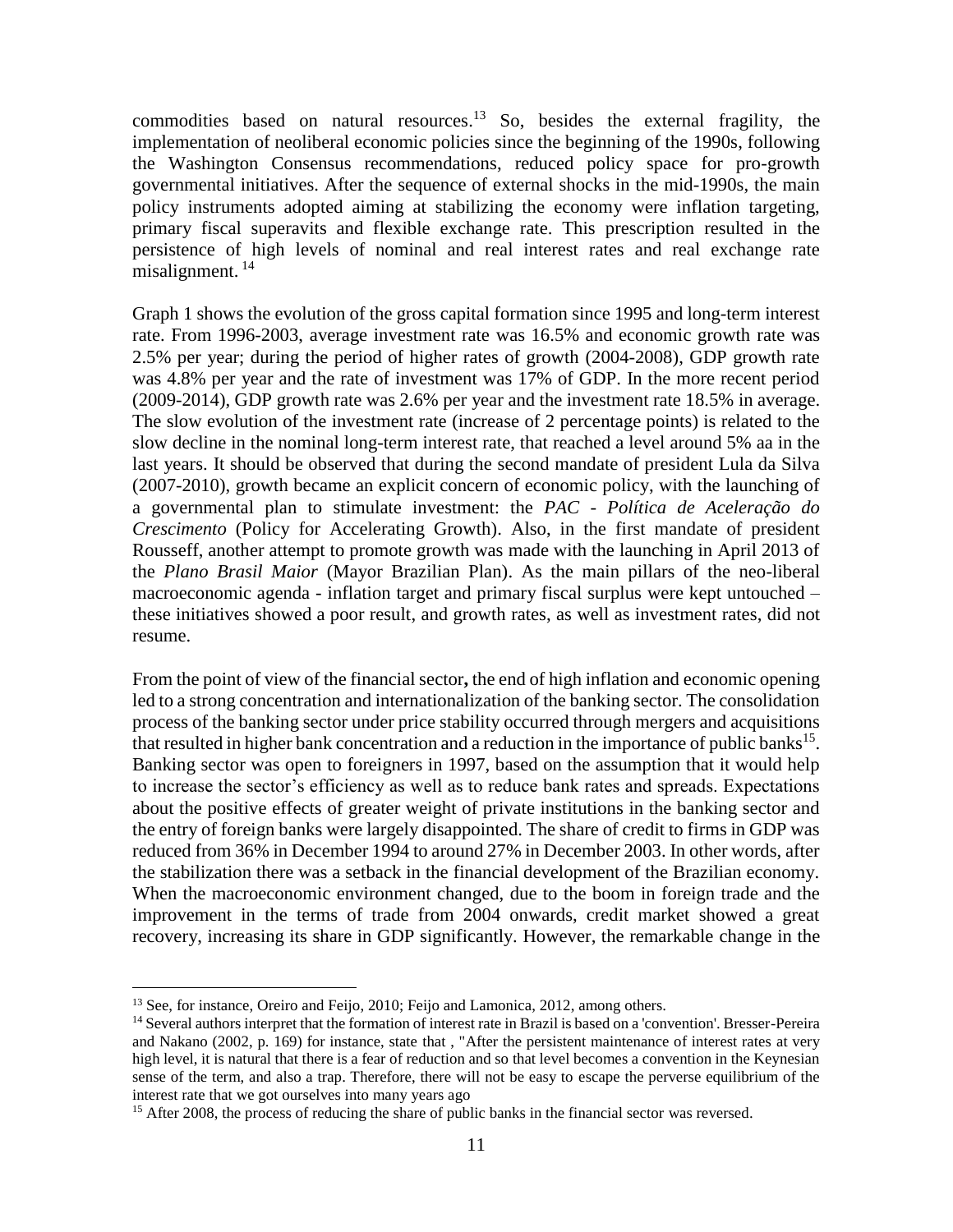performance of the Brazilian banking sector was mostly due to an increase in credit to households (Graph 2).



Graph 1: Investment rate and Long-Term Nominal Interest Rate (31/12) – 1996-2014

Source: Brazilian Statistical Office Quarterly Annual Accounts and Brazilian Central Bank



Graph 2: Growth Rate (log) of Credit to Consumption and Private Firms 1995-2014 – Jan 1995 = 100

Source: Ipeadata.

Evidence from the evolution of private credit suggests that firms still rely a great deal on retained profit to finance capital accumulation in Brazil.<sup>16</sup> Indeed, Table 2 shows that the ratio of retained profits to gross capital formation of non-financial firms covers around 80% or more of total investment in physical assets.<sup>17</sup> In years of low growth, as 2001 and 2002

<sup>16</sup> See Moreira e Puga (2001), for instance.

<sup>&</sup>lt;sup>17</sup> It should be mentioned that large companies and those working in specific sectors can get finance through public investment banks, allowing them to carry out investment projects using long-term debt finance supplied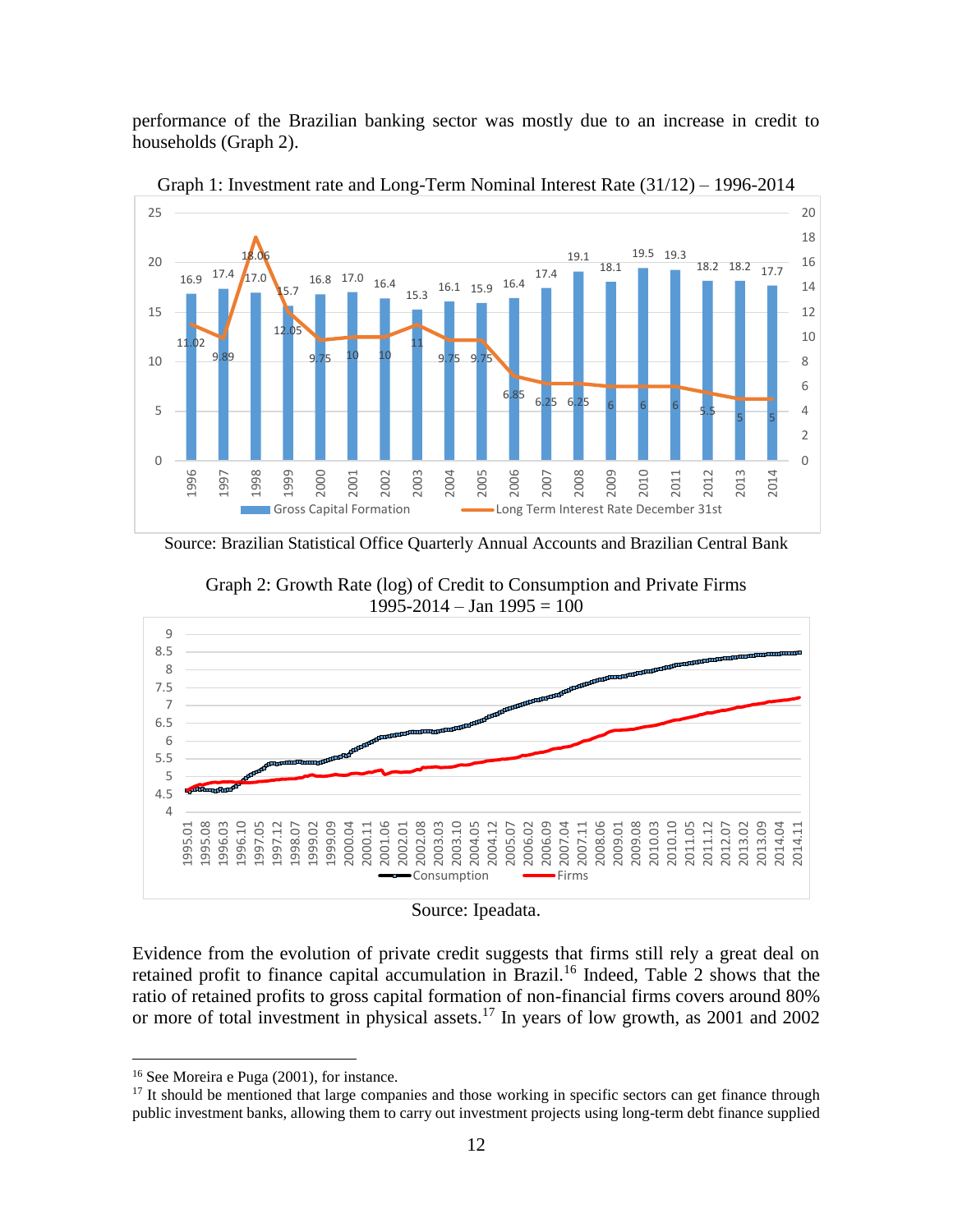and after the international financial crisis, the share of retained profits was over 100% in relation to gross capital formation. Such a high dependence of non-financial firms to internal resources is an expression, on one hand, of limited funding available to boost capital accumulation in the Brazilian economy, in spite of the highly sophisticated financial sector.

On the other hand, as investment rate is relatively low in comparison with other emerging economies in the period,<sup>18</sup> one could suggest that part of retained profits might be allocated in the accumulation of financial capital. So, the investigation of the specificities of the financialization process in Brazil should consider the macroeconomic scenario susceptible to external shocks, reduced policy space for pro-growth policies,<sup>19</sup> and persistent high nominal and real interest rates, as driving forces which induce the accumulation of financial capital.

| lable 2: Non-financial firms: Retained Profit as share of Gross Capital Formation (%) |       |      |      |      |      |      |      |       |       |
|---------------------------------------------------------------------------------------|-------|------|------|------|------|------|------|-------|-------|
| 2000                                                                                  | 2001  | 2002 | 2003 | 2004 | 2005 | 2006 | 2007 | 2008  | 2009  |
| 95.0                                                                                  | 101.4 |      | 82.7 | 79.3 | 88.9 | 86.4 | 99.5 | 103.5 | 100.9 |

|  | Table 2: Non-financial firms: Retained Profit as share of Gross Capital Formation (%) |  |  |  |  |  |
|--|---------------------------------------------------------------------------------------|--|--|--|--|--|
|--|---------------------------------------------------------------------------------------|--|--|--|--|--|

Source: Brazilian Statistical Office National Accounts

#### **4.1- The specificities of the finance-led regime in Brazil**

 $\overline{a}$ 

Bruno *et al* (2011, p. 735), argues that structural and cyclical conditions contributed to turn the Brazilian economy into a finance-led growth regime. For the authors, high real interest rate paid by governmental bonds strongly attracts savings from non-financial firms. This implies to say that in the Brazilian case, more than the increase in the private debt, it is the increase of the public debt that gives oxygen to the spreading of rentier's behavior.

It would be reasonable to say that the specificity of the Brazilian financialization process rests on a great deal on the management of the monetary policy since price stabilization. As already mentioned, the Brazilian real interest rates are among the highest in the world, and according to Bresser-Pereira and Nakano (2002), the high level of the nominal and real interest rates are due to a convention, which is harder to change in a inflation target regime. We should observe that inflation targeting has been showing relatively little effect to curb inflation in Brazil: since 1999, when inflation target regime has been implemented, until 2014 in only 4 years official inflation reached the center of the target: 2000; 2006; 2007; 2009. A large literature discusses the causes for such poor results (for instance, Modenesi 2008; Bresser-Pereira, 2012), focusing on the many causes for inflationary pressures, which are less affected by the interest rate policy.

On the other hand, persistent high levels of interest rate have several deleterious effects on other macroeconomic indicators, besides turning the management of the public debt costly.

by public development banks. But assuming that most non financial firms in Brazil do not have access to public or foreign funds the accumulation process of most Brazilian firms takes place via retained earnings.

 $18$  According to the PenWorld Table statistics, from 1990-2011, the average rate of investment was 18.1% in Brazil; 20.8% in Russia, 22.6% in India; 33.3% in China and 20.1% in South Africa.

<sup>&</sup>lt;sup>19</sup> According to Ocampo and Vos (2008), the neoliberal agenda of economic policy, as the one followed by the Brazilian economy after stabilization, reduces policy space in developing economies, since their growth cycles are determined by the external environment, and little room is left for contra-cyclical measures.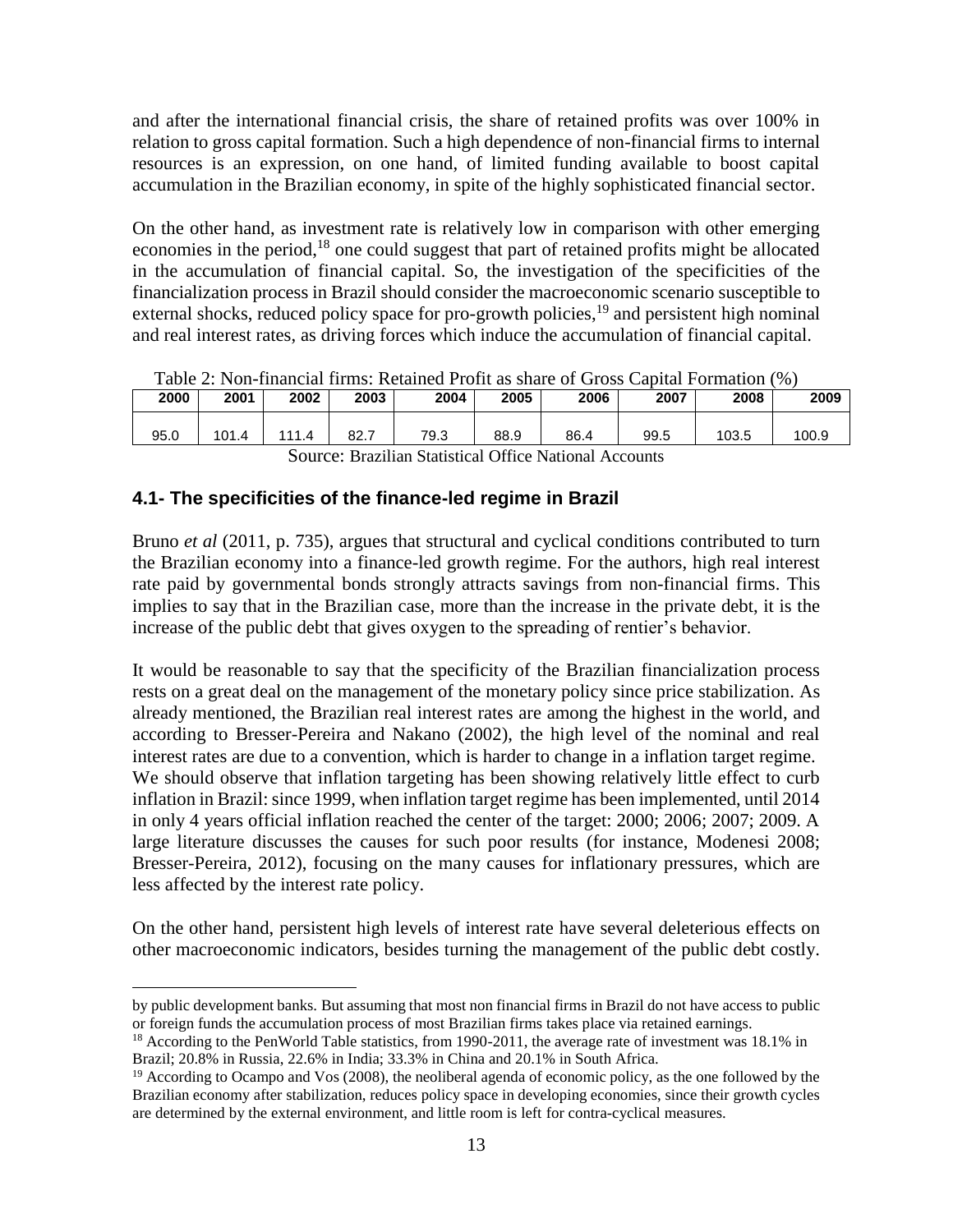Also it increases interest rate differential attracting speculative capital, increasing external vulnerability. In both cases, the degree of uncertainty in the economy is augmented, what deeply hurts capital accumulation. Thus, by adopting the inflation targeting since 1999, the Brazilian economy has been reducing its policy space to implement long lasting structural reforms to recover the investment rate.

So, the financialization process in Brazil is reinforced by short-term economic policies which negatively affect long-term investment plans. The low expected return of the investment in fixed capital compared to the returns offered by short-term financial assets, these ones relatively safe as they are in a large scale issued by the government, induces the allocation of savings of non-financial firms to financial accumulation, affecting long-term growth. In this sense, the financialization process that occurs in the Brazilian economy depresses capital accumulation via increased preference for financial assets within a purely rentier logic. The increase in basic interest rate contributes to the reduction of productive capital accumulation, most because it turns more attractive the allocation of resources in financial assets, than because the cost of funding has been raised.

In this context, the increased demand for financial assets does not imply an increase in the financing of investment in productive capacity, but rather a reduction in investment as the financial capital competes with productive capital. <sup>20</sup> In our interpretation, the process of financialization in Brazil, mainly in the 2000s, is largely due to the inflation targeting policy, maintaining high real interest rates and consequently increasing the liquidity preference of financial and non-financial firms.

In sum, as growth rates have been relatively low and unstable since stabilization, we suggest that the macroeconomic policy, following the neoliberal agenda of economic reforms, has not privileged capital accumulation in Brazil. The financeirization process in Brazil, differently from other international experiences, is not directly linked to the reduction of the wage share in total income, but it is the result of the increasing weight of financial income in total savings.<sup>21</sup> So the financeirization process is explained, on one hand, by persistent high rates of interest in the financial market which establishes a too high floor to productive investment to compete, and on the other hand, by the high vulnerability of the Brazilian economy to external shocks, which reduces the degree of confidence in expectations that would support long term commitment of resources.

## **5. Estimating an Investment Function for the Brazilian Economy in the 1990s and 2000s**

In the financialization literature, income distribution and its effects on capital accumulation play a key role in determining economic growth regimes. Our purpose in this section is to estimate the behavior of the investment rate in the Brazilian economy after price stabilization. According to the discussions briefly presented, at least three groups of variables, as in

<sup>&</sup>lt;sup>20</sup> According to Bruno *et al* (2011, p. 745) <sup>20</sup> as firms do not get enough returns to justify productive allocation of resources, their gains or savings are allocated to the financial sector´.

<sup>&</sup>lt;sup>21</sup> The share of savings from financial firms to total domestic savings increased from 8.9% in 2000 to 17.0% in 2009, according to the National Accounts.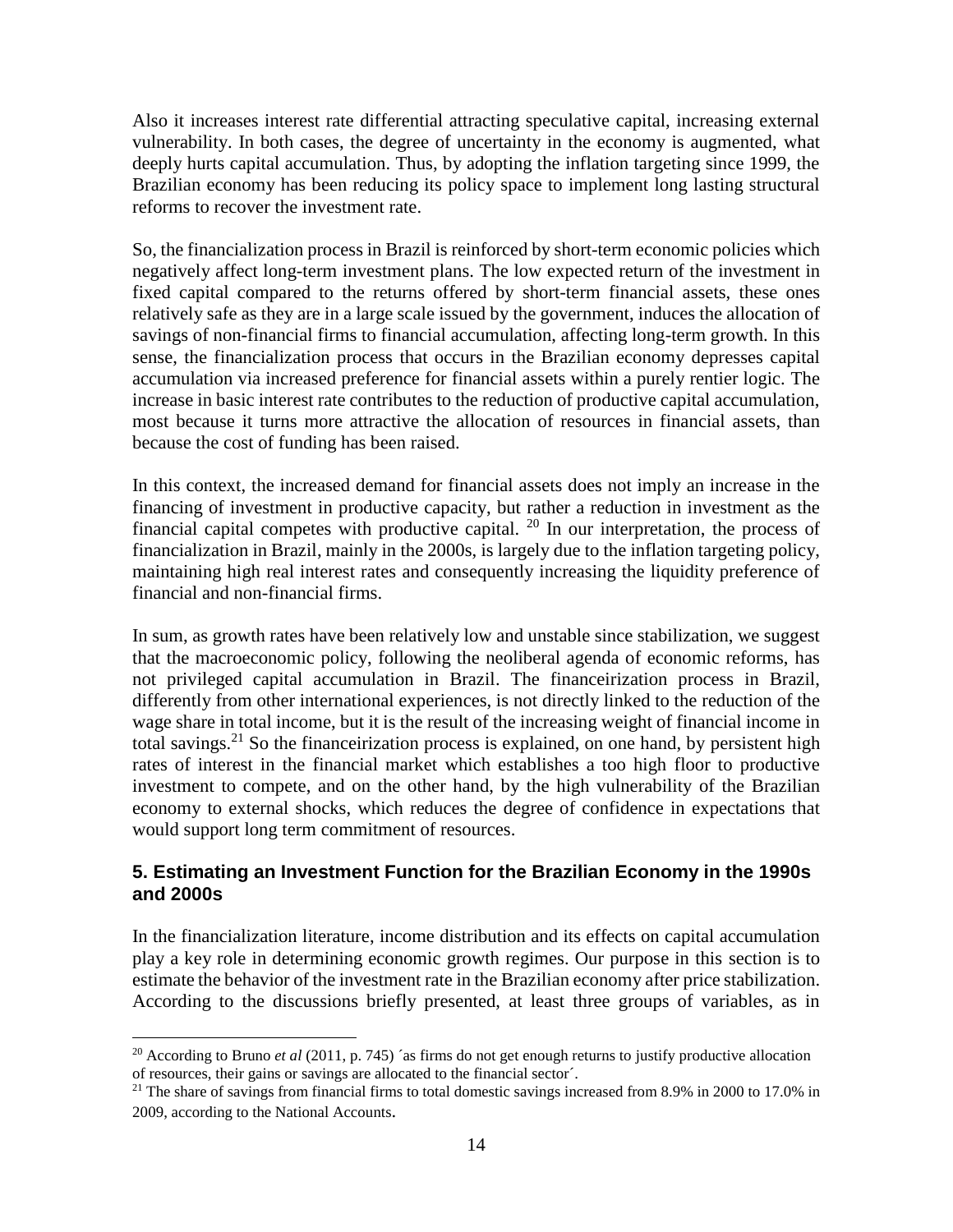equation 2 below, can be tested to explain the investment rate: one expressing the weight of the cost of funds ( $r$  and  $\delta$ ), other the weight of aggregate demand and the role of the income distribution ( $u$  and  $\pi$ ), and another the weight of the policy space to grow captured by a measure of the degree of external vulnerability and the cost to roll over public debt ( $\alpha$  and  $\beta$ , respectively), that can affect the investment drive of firms.

In formal terms, the rate of investment (*g*), is expressed as:

$$
g = \gamma_0 - \gamma_1 r - \gamma_2 \delta + \gamma_3 u + \gamma_4 \pi + \gamma_5 \alpha + \gamma_6 \beta + \varepsilon \qquad (eq. 2)
$$

Where  $\gamma_0$  stands for the growth rate of autonomous investment, *r* is the interest rate;  $\delta$  is the average degree of firm's indebtedness; *u* is the degree of capacity utilization;  $\pi$  is the profit share;  $\alpha$  the degree of external vulnerability;  $\beta$  the cost to roll over the public debt and  $\epsilon$ stands for the term of the error (see description of the variables in the Appendix).

The estimation of the rate of investment with these blocks of variables is an attempt to capture the impact of the financialization channels on the capital accumulation behavior of firms in Brazil. The first block captures the impact of changes in the interest rate on the investment decision of the firms; the second block captures how firms react to changes in aggregate demand and the third block measures the impact of changes in the macroeconomic environment due to the administration of economic policy which are reflected in the foreign and public indebtedness.

The cost of external funds for firms is expressed by the level of the interest rate and the average degree of the firm's indebtedness. The access of firms to debt finance their investment plans contributes positively to the growth of investment, although increase in the cost of funding should affect negatively. In Brazil, considering that debt security market it is not well developed yet, and long term credit is only supplied by public banks, it will be assumed that firms greatly rely on retained profit to finance their capital accumulation. This will imply that greater investment rate shall be related to negative cost of funds and higher degree of indebtedness.

The pioneer work by Bhaduri and Marglin (1990) expressed the investment rate as a function of the capacity utilization and profit share. The impact of the profit share on growth depends on its effect on investment.  $2^{\frac{1}{2}}$  The use of idle capacity as a proxy for variation aggregate demand in an investment function is supported by Steindl (1976), for whom, producers operating in a market with some degree of oligopoly deliberately maintain an adequate level of spare capacity which enables the firm accommodate fluctuations in effective demand, thus preventing the entry of new competitors or the expansion of the market share of firms already established. It follows from this competitive strategy that increased effective demand in a given sector will be accompanied by rising investment by established firms seeking to maintain the level of planned idle capacity. Increases (decreases) in aggregate demand in the short term, given a desired level of capacity utilization, will result in increases (decreases) in investment in physical capital.

<sup>&</sup>lt;sup>22</sup> The hypothesis that increased profit-share does not stimulate the expansion of investment has been made by Boyer (2000), Stockhammer (2007), Hein (2013) Palley (2014) among others, as, for them, the financialization process is responsible for the slow growth in developed economies.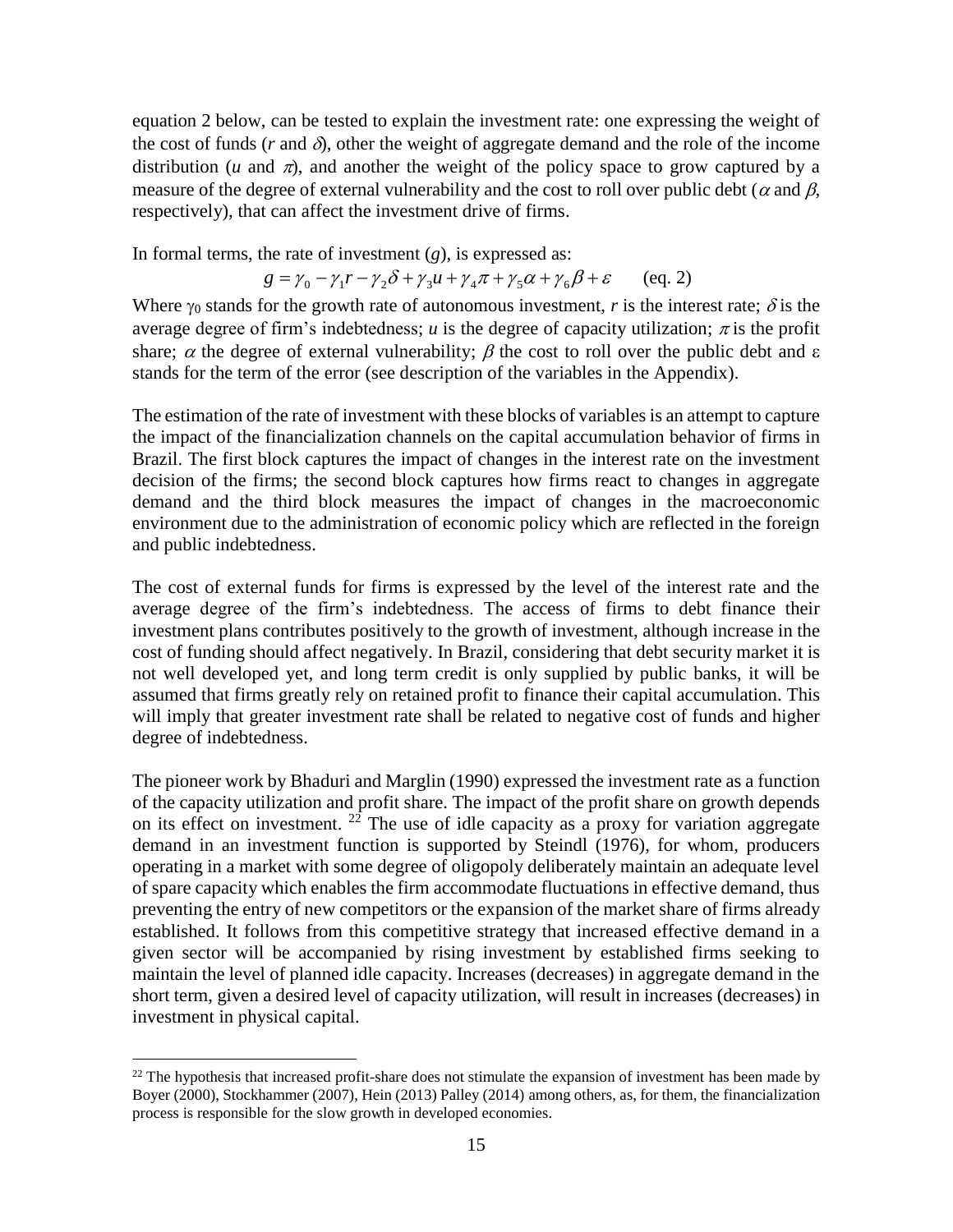Finally, given the structural dependence of the Brazilian economy on external savings, we add a variable to capture the importance of the external funds to domestic investment. Also the cost to roll over public debt is assumed to negatively affect capital accumulation, as the finance of public debt is a safe allocation of resources to increase financial accumulation of firms.

## **5.1 Methodological procedures**

A first condition to be analyzed before applying the econometric analysis is to check if series are stationary. For this purpose, the Phillips and Perron (1988) test described by Hamilton (1994, Chapter 17) was carried out and the results are shown in Table A1 in the Appendix. The Phillips-Perron statistic adjusts the conventional *t*-statistic to allow for serial correlation in the regression error. This adjustment uses Newey and West's (1987) method to estimate the variance of the regression error.

The empirical analysis makes use of generalized method of moments (GMM). One reason for using GMM is that while ordinary least squares (OLS) (Table A2 in the Appendix) estimates have problems of serial autocorrelation, heteroskedasticity or non-linearity, which is typical in macroeconomic time series, this method provides consistent estimators for the regression (Hansen, 1982). Besides, a way of avoiding the problem of identification has been the use of GMM models (Hall, 2005). As pointed out by Wooldridge (2001, p. 95), "to obtain a more efficient estimator than two-stage least squares (or OLS), one must have overriding restrictions." The weighting matrix in the equation was chosen to enable the GMM estimates to be robust, considering the possible presence of heteroskedasticity and autocorrelation of unknown form.

## **5.2 Results**

All the coefficients of our proposed regression (eq.2) were significant and presented the expected signs. The basic interest rate, which is very high in Brazil, can be pointed out as one of the main reasons why investment rate is so low. In spite of the high level of interest rate, the degree of indebtedness, represented by the evolution of credit loans to firms, presented a positive sign, showing that firms, although relying on retained profits, would react positively to more credit. Besides credit, our estimation showed that the increase in the degree of capacity utilization also influenced positively decision to invest in the period.

The relationship between the investment rate and the profit share, in the context of our discussion, can be ambiguous. If profit share shows a positive coefficient, it validates the Keynesian-Kaleckian hypothesis, meaning that capitalists are accumulating more productive capital as profits increase. Otherwise, the profit-share is dominated by financialization, meaning that capitalists are using a larger fraction of retained earnings to accumulate financial capital without increasing the rate of investment. The estimation showed a positive relationship between *g* and  $\pi$ , implying that the income distribution between wage and profit has affected investment in the period.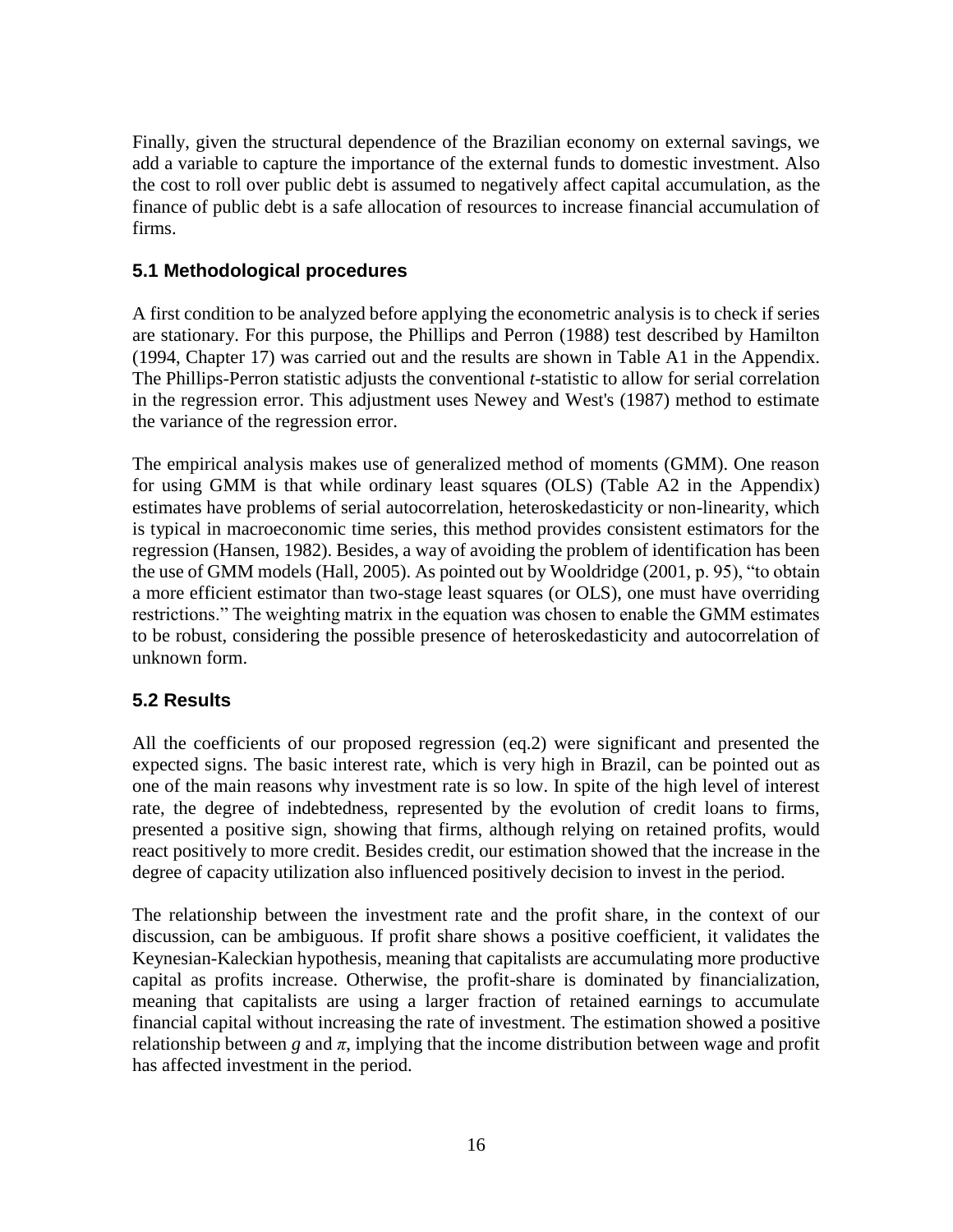| Explanatory<br>Variable | <b>GMM</b> estimates | Standard errors | t-statistics |
|-------------------------|----------------------|-----------------|--------------|
| Constant $(\gamma_0)$   | $-4.971$             | (3.539)         | $[-1.404]$   |
|                         | $-0.106*$            | (0.022)         | $-4.803$     |
| $u(-3)$                 | $0.294*$             | (0.042)         | [6.979]      |
| $d_\mathcal{I}$         | 107.213*             | (34.862)        | $[3.075]$    |
| $R^2$                   | 0.375                |                 |              |
| Adjusted $R^2$          | 0.337                |                 |              |
| <i>J-statistic</i>      | 12.017               |                 |              |
| Prob (J-statistic)      | 0.939                |                 |              |

Table 3: Specification 1 Equation  $2 - GMM$  Method<sup>23</sup>: Dependent Variable: *g* 

Notes: \*Marginal significant at 0.01 level.

Source: author's elaboration

Table 4: Specification 2 Equation 2 – GMM Method<sup>24</sup>: Dependent Variable: *g* 

| Explanatory<br>Variable     | <b>GMM</b> estimates | Standard errors | t-statistics |
|-----------------------------|----------------------|-----------------|--------------|
| Constant $(\gamma_0)$       | $-4.397**$           | (2.533)         | $[-1.735]$   |
|                             | $-0.089*$            | (0.010)         | $-8.380$ ]   |
| $d_{\sigma}\delta(-1)$      | $0.524*$             | (0.138)         | [3.793]      |
| $u(-3)$                     | $0.283*$             | (0.031)         | [9.001]      |
| $d_{\mathcal{I}}$           | 100.658*             | (15.983)        | [6.297]      |
| $R^2$                       | 0.430                |                 |              |
| Adjusted $R^2$              | 0.384                |                 |              |
| J-statistic                 | 13.453               |                 |              |
| Prob ( <i>J</i> -statistic) | 0.993                |                 |              |

Notes: \*Marginal significant at 0.01 level, \*\*Marginal significant at 0.1 level.

Source: author's elaboration

<sup>&</sup>lt;sup>23</sup> Instrumental variables applied in GMM estimates:  $g(-1)$ ;  $i(-1)$ ;  $i(-2)$ ;  $i(-3)$ ;  $i(-4)$ ;  $i(-5)$ ; *u*  $(-4)$ ; *u*  $(-5)$ ; *u*  $(-6)$ ; *u*  $(-7)$ ;  $d_{\pi}(-1)$ ;  $d_{\pi}(-2)$ ;  $d_{\pi}(-3)$ ;  $d_{\pi}(-4)$ ;  $d_{\pi}(-5)$ ;  $d_{\pi}(-6)$ ;  $d_{\pi}(-7)$ ;  $d_{\pi}(-8)$ ;  $d_{\pi}(-9)$ ;  $d_{\pi}(-10)$ ; d  $\pi$ (-11); d  $\pi$ (-12); d  $\pi$ (-13).

<sup>24</sup> Instrumental variables applied in GMM estimates:  $g(-1)$ ;  $i(-1)$ ;  $i(-2)$ ;  $i(-3)$ ;  $i(-4)$ ;  $i(-5)$ ;  $i(-6)$ ; d\_ $\delta$ (-2); d\_ $\delta$ (-3);  $d_0 = \delta(-4)$ ;  $d_0 = \delta(-5)$ ;  $d_0 = \delta(-6)$ ;  $d_0 = \delta(-7)$ ;  $d_0 = \delta(-8)$ ;  $d_0 = \delta(-10)$ ;  $u_0 = \delta(-10)$ ;  $u_0 = \delta(-1)$ ;  $u_0 = \delta(-1)$ ;  $d_0 = \pi(-1)$ ;  $d_0 = \pi(-1)$ ;  $d_0 = \pi(-1)$ ;  $d_1 = \pi(-1)$ ;  $d_1 = \pi(-1)$ ;  $d_1 = \pi(-1)$ ;  $d_1 = \pi(-1)$ ;  $d_2 = \pi$  $(-2); d_\pi(-3); d_\pi(-4); d_\pi(-5); d_\pi(-6); d_\pi(-7); d_\pi(-8); d_\pi(-9); d_\pi(-10); d_\pi(-11); d_\pi(-12); d_\pi(-11);$ 13).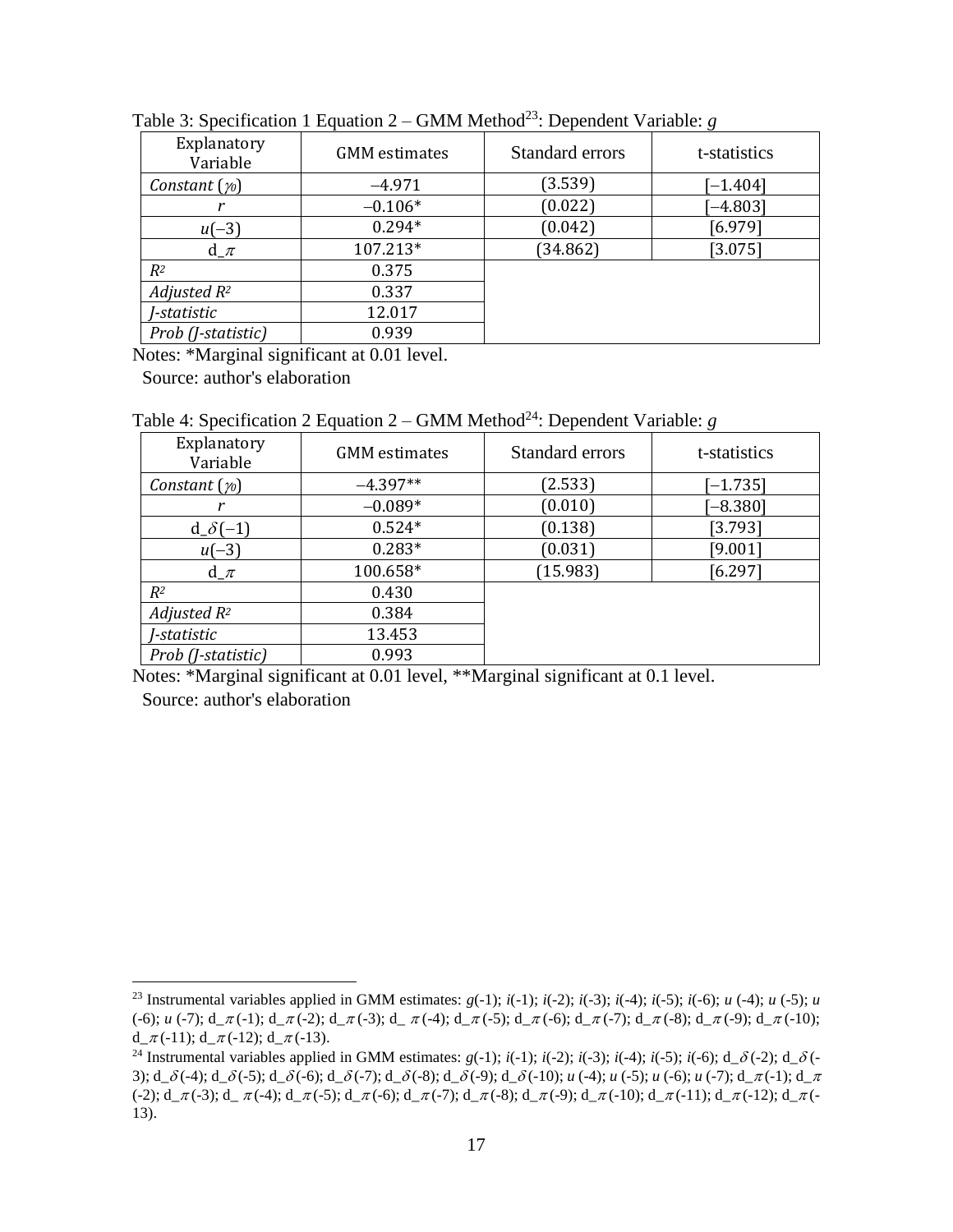| Explanatory<br>Variable     | <b>GMM</b> estimates | Standard errors | t-statistics |
|-----------------------------|----------------------|-----------------|--------------|
| Constant $(\gamma_0)$       | $3.420**$            | (1.746)         | [1.958]      |
|                             | $-0.075*$            | (0.004)         | $[-18.179]$  |
| $d_{\sigma}\delta(-1)$      | $0.424*$             | (0.047)         | [8.933]      |
| $u(-3)$                     | $0.197*$             | (0.021)         | [9.251]      |
| $d_{\mathcal{I}}$           | 102.630*             | (12.611)        | [8.138]      |
| $d_{\alpha}$                | $-1.432*$            | (0.048)         | $[-29.638]$  |
| $\beta(-2)$                 | $-0,243*$            | (0.012)         | $[-19.232]$  |
| $R^2$                       | 0.596                |                 |              |
| Adjusted $R^2$              | 0.545                |                 |              |
| J-statistic                 | 14.123               |                 |              |
| Prob ( <i>J</i> -statistic) | 0.999                |                 |              |

Table 5: Specification 3 Equation 2 – GMM Method<sup>25</sup>: Dependent Variable: *g* 

Notes: \*Marginal significant at 0.01 level, \*\*Marginal significant at 0.1 level.

Source: author's elaboration

The variable  $\alpha$  presented a negative sign, showing that the external vulnerability of the country negatively influences the investment decision. This is an expected result, since an increasing negative current account balance adds more uncertainty to the administration of the economic policy.

Finally, the coefficient of *β* also showed a negative sign, which can be interpreted as an expression of the financialization process in Brazil. A coherent behavior of firms, as suggested by eq. 1, is to allocate resources in financial papers in order to increase their cash flow for discretionary expenses. In Brazil, given that interest rates are very high, interest rate paid by governmental bonds strongly attracts savings from non-financial firms. In this sense, this sort of investment strongly competes with investment in capital accumulation.

# **6. Concluding remark**

 $\overline{a}$ 

Stabilization of inflation was conquered in the mid 1990s, but since then Brazilian economy has not shown a stable growth trend. In particular investment rate has been relatively low when compared with other similar economies. In this paper we discussed the reasons why investment rate does not increase, exploring recent financialization literature.

Our main conclusion is that economic policy has not favoured long term decisions since price stabilization in the country. External vulnerability, which has always been a weakness of the economy, has not improved with the opening of the economy in the 1990s. Because of that, there is little space for pro-growth policies. In a macroeconomic environment of relatively

<sup>&</sup>lt;sup>25</sup> Instrumental variables applied in GMM estimates:  $g(-1)$ ;  $i(-1)$ ;  $i(-2)$ ;  $i(-3)$ ;  $i(-4)$ ;  $i(-5)$ ;  $i(-6)$ ;  $d_0(-2)$ ;  $d_0(-2)$ 3);  $d_{\alpha}\delta(-4)$ ;  $d_{\alpha}\delta(-5)$ ;  $d_{\alpha}\delta(-6)$ ;  $d_{\alpha}\delta(-7)$ ;  $d_{\alpha}\delta(-8)$ ;  $d_{\alpha}\delta(-9)$ ;  $d_{\alpha}\delta(-10)$ ; *u* (-4); *u* (-5); *u* (-6); *u* (-7);  $d_{\alpha}\pi(-1)$ ;  $d_{\alpha}\pi$  $(-2);$  d\_ $\pi$  $(-3);$  d\_ $\pi$  $(-4);$  d\_ $\pi$  $(-5);$  d\_ $\pi$  $(-6);$  d\_ $\pi$  $(-7);$  d\_ $\pi$  $(-8);$  d\_ $\pi$  $(-9);$  d\_ $\pi$  $(-10);$  d\_ $\pi$  $(-11);$  d\_ $\pi$  $(-12);$  d\_ $\pi$  $(-11);$ 13);  $d_a(\alpha-1)$ ;  $d_a(\alpha-2)$ ;  $d_a(\alpha-3)$ ;  $d_a(\alpha-4)$ ;  $d_a(\alpha-5)$ ;  $d_a(\alpha-6)$ ;  $d_a(\alpha-7)$ ;  $d_a(\alpha-8)$ ;  $\beta(-3)$ ;  $\beta(-4)$ ;  $\beta(-5)$ ;  $\beta(-6)$ ;  $\beta$  (-7);  $\beta$  (-8).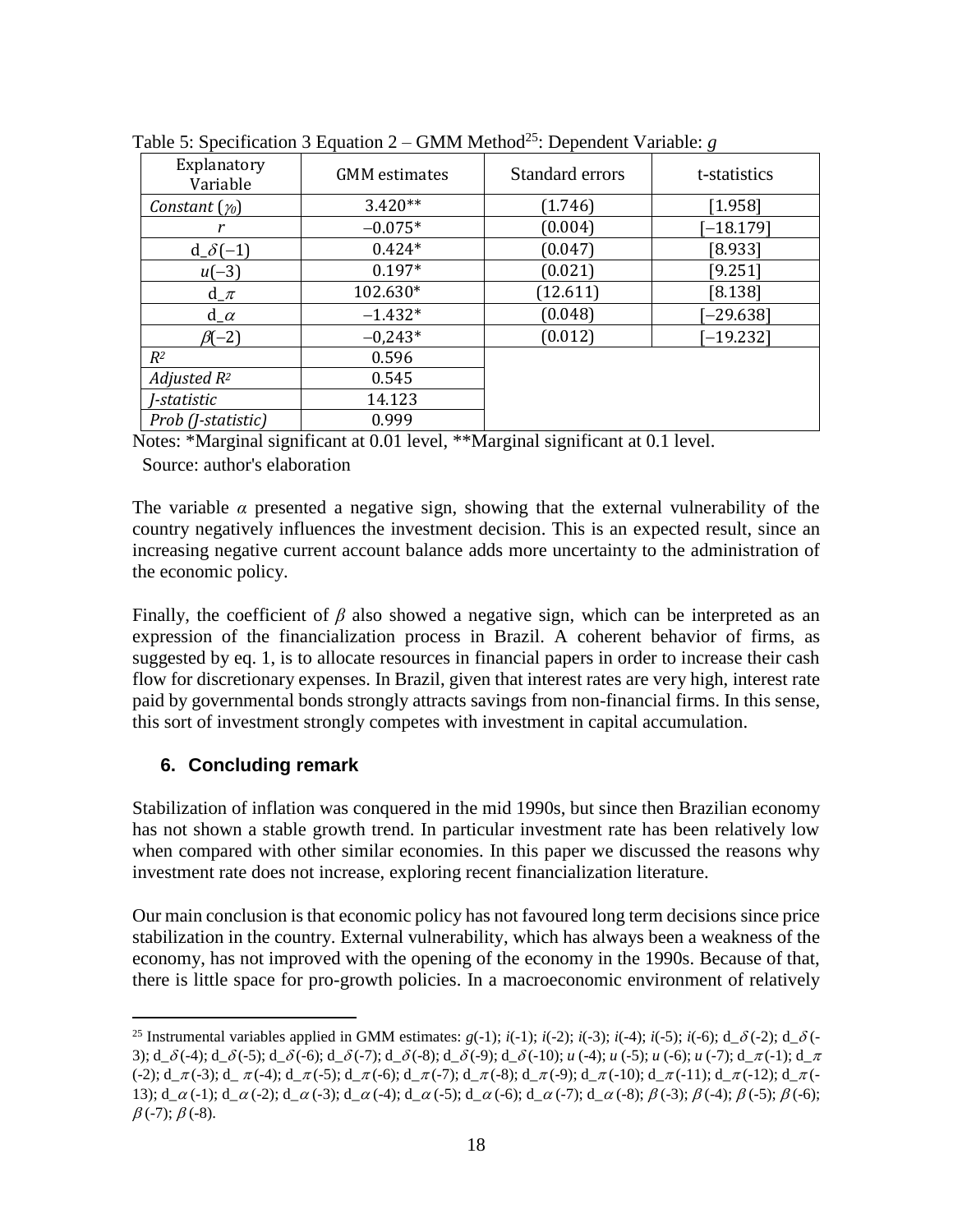high uncertainty, decisions to accumulate capital rely a great deal on retained profit and are negatively affected by the persistent high level of the interest rate. In our econometric exercise we observed that profit share has a positive correlation with the investment rate in the 1990s and 2000s, while financialization, evaluated through the cost to roll over public debt, presented a negative result.

## **Bibliographical references**

- Bhaduri, A. and Marglin, S. A.. *Unemployment and the real wage: the economic basis for contesting political ideologies*, Cambridge Journal of Economics, v. 14, p. 375-393, 1990.
- Boyer, R. Is a Finance-led Growth Regime a Viable Alternative to Fordism? A Preliminary Analysis, *Economy and Society*, Vol 29 nº 1, 2000.
- Bresser-Pereira, L.C. O Governo Dilma frente ao "Tripé Macroeconômico" e à Direita Liberal e Dependente. Novos Estudos, vol 95, março 2012.
- Bresser-Pereira, L.C. Nakano, Y. Uma estratégia de Desenvolvimento com Estabilidade. Revista de Economia Política, vol 21, nº 2, 2002.
- Bruno, M. Diawara, H. Araujo, E. Reis, A.C. Rubens, M. Finance-led Growth Regime no Brasil: estatuto teórico, evidencias empíricas e conseqüências macroeconômicas. *Revista de Economia Política*, Vol. 31 nº 5, 2011.
- Chick, V. Speculation, the rate of interest and the rate of profit, *Journal of Post Keynesian Economics*, vol. 10, no. 1, autumn 1987.
- Eichner, A.S. The Macrodynamics of Advanced Market Economics. Armonk N.Y. M.E. Sharpe, 1991.
- Feijó C. Decisões Empresariais numa Economia Monetária de Produção: notas para uma teoria pós Keynesiana da firma, *Revista de Economia Política*, vol. 13, jan-mar, p.82- 100, 1993.
- Feijó, C. and Lamonica, M. T. The Importance of the Manufacturing Sector for Brazilian Economic Development. CEPAL Review (ECLAC), nº 107, 2012.
- Kalecki, M. [1965]. Teoria da Dinâmica Econômica: ensaio sobre as mudanças cíclicas e a longo prazo da economia capitalista. Editora Nova Cultural, 1997.
- Keynes, J.M. [1936] A Teoria Geral do Emprego, do Juro e da Moeda, Editora Nova Cultural, 1997.
- Hamilton, J.D. Time Series Analysis. Princeton University Press, Princeton. 1994.
- Hall, A. Generalized Method of Moments, Oxford University Press, Oxford, 2005.
- Hannsgen, G. The Transmission Mechanism of Monetary Policy: a Critical Review, in Arestis, P and Sawyer, M (eds), *A Handbook of Alternative Monetary Economics*, Edward Elgar, 2006.
- Hansen, L.P. "Large sample properties of generalized method of moments estimators", Econometrica, Vol. 50 No. 4, pp. 1029-1054, 1982.
- Hein, E. Finance-dominated Capitalism and re-distribution of income: a Kaleckian perspective. *Cambridge Journal of Economics*, 2013.
- Minsky, H. Stabilizing an Unstable Economy. New Haven, Yale University Press, 1986.
- Modenesi, A.M. Convenção e Rigidez na Política Monetária: uma estimativa da função de reação do BCB – 2000-2007. IPEA, TD1351, 2008.
- Moreira, M.M. e Puga, F.P. Como a Indústria Financia o seu Crescimento: uma análise do Brasil pós-real, Revista de Economia Contemporânea, vol 5, 2001.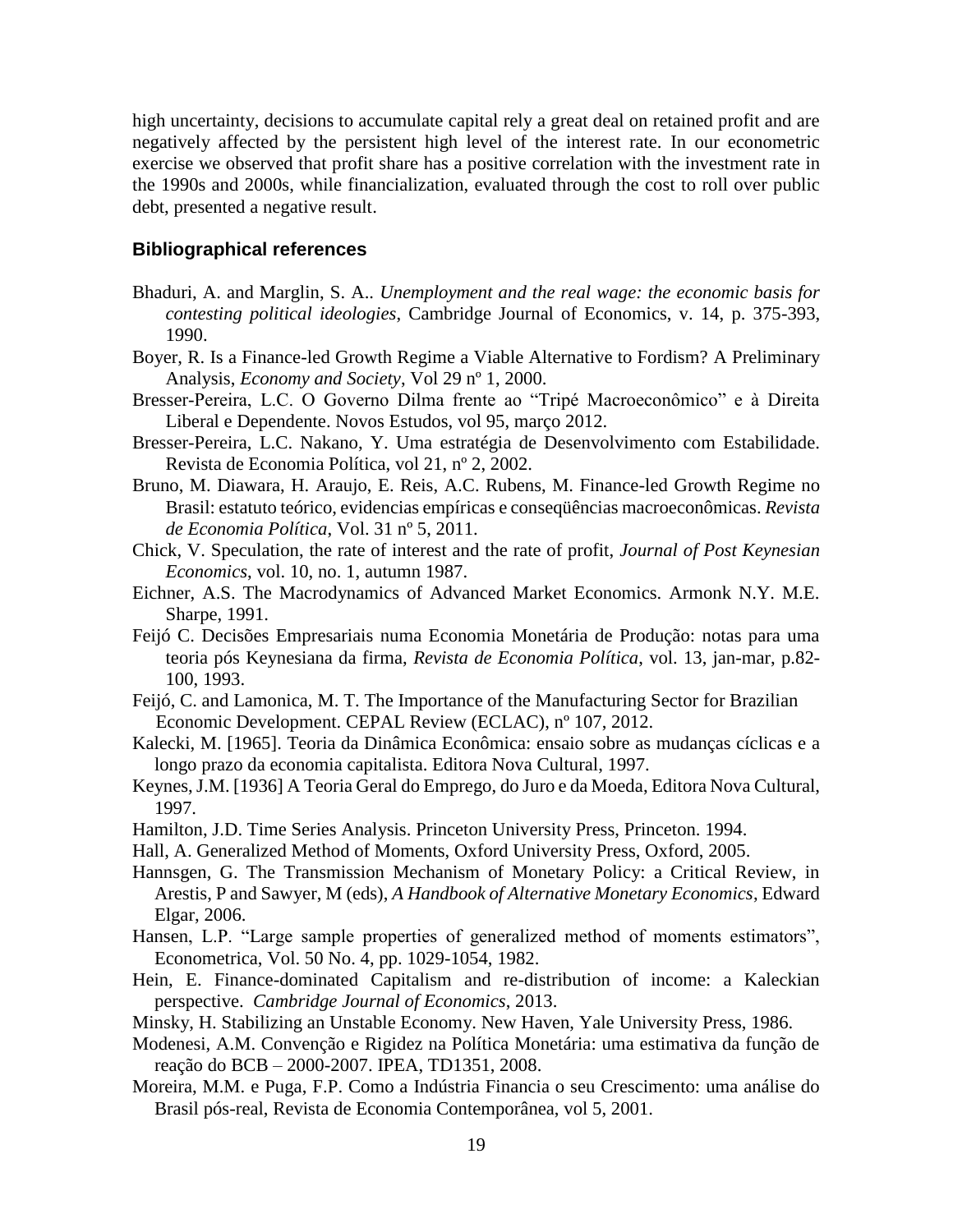Newey, W.K., West, K.D., A simple, positive semi-definite, heteroskedasticity and Autocorrelation consistent covariance matrix. Econometrica 55, 703}708, 1987.

Ocampo, J.A. Vos, R. Uneven Economic Development. Editors, Zed Books Limited, 2008.

- Oreiro, J.L. Some notes on "the Evolution of Financial Regulation Before and After the Crises", Revista Econômica, vol 15, nº 1, 2013.
- Oreiro, J.L. Feijó, C. Desindustrialização: conceituação, causas, efeitos e o caso brasileiro. Revista de Economia Política, vol 30 nº 2 (118), 2010.
- Palley, T.I. Financialization: What it is and what it matters. The Levy Economic Institute of Bard College. WP 525, 2007.
- Palley, T. I. Rethinking Wage vs. Profit-led Growth Theory with Implications for Policy Analysis. Macroeconomic Policy Institute, Berlin, Germany, WP 141, 2014.
- Phillips, P.C.B., Perron, P. Testing for a unit root in time series regression. Biometrika 75,335-346, 1988.
- Serrano, F. Summa R. Macroeconomic Policy, Growth and Income Distribution in the Brazilian Economy in the 2000s. Center for Economic and Policy Research, Washington DC, 2011.
- Steindl, J. Maturity and Stagnation in American Captalism. 2<sup>nd</sup> edition (New York, London: Monthly Review Press), 1976.
- Stockhammer, E. Some Stylized Facts on the Finance-dominated Accumulation Regime. *Political Economy Research Institute*. University of Massachusetts Amherst, WP 142, 2007.
- Woodford, M. *Convergence in Macroeconomics: Elements of the New Synthesis.* Prepared for the session "Convergence in Macroeconomics?" at the annual meeting of the American Economics Association, New Orleans, 2008.
- Wooldridge, J.M. "Applications of generalized method of moments estimation", Journal of Economic Perspectives, Vol. 15 No. 4, pp. 87-100, 2001.
- World Bank Development Indicators. http://databank.worldbank.org/data/home.aspx.

| Unit Root Test - PP (trend and intercept) |     |          |                    |                    |  |
|-------------------------------------------|-----|----------|--------------------|--------------------|--|
| Serie                                     | Lag | test     | 1% critical values | 5% critical values |  |
| g                                         | 9   | $-4.713$ | $-4.100$           | $-3.478$           |  |
|                                           | 6   | $-4.346$ | $-4.100$           | $-3.478$           |  |
| $\delta$                                  | 4   | $-2.542$ | $-4.100$           | $-3.478$           |  |
| d $\delta$                                | 4   | $-7.957$ | $-4.103$           | $-3.479$           |  |
| $\boldsymbol{u}$                          | 4   | $-4.955$ | $-4.100$           | $-3.478$           |  |
| π                                         | 1   | $-1.932$ | $-4.100$           | $-3.478$           |  |
| $d_{\mathcal{I}}$                         | 0   | $-8.111$ | $-4.103$           | $-3.479$           |  |
| $\alpha$                                  | 5   | $-1.245$ | $-4.100$           | $-3.478$           |  |
| $d_{\alpha}$                              | 3   | $-4.077$ | $-4.103$           | $-3.479$           |  |
|                                           | 4   | $-5.194$ | $-4.100$           | $-3.478$           |  |

#### **Appendix - Table A1**

Source: author's elaboration